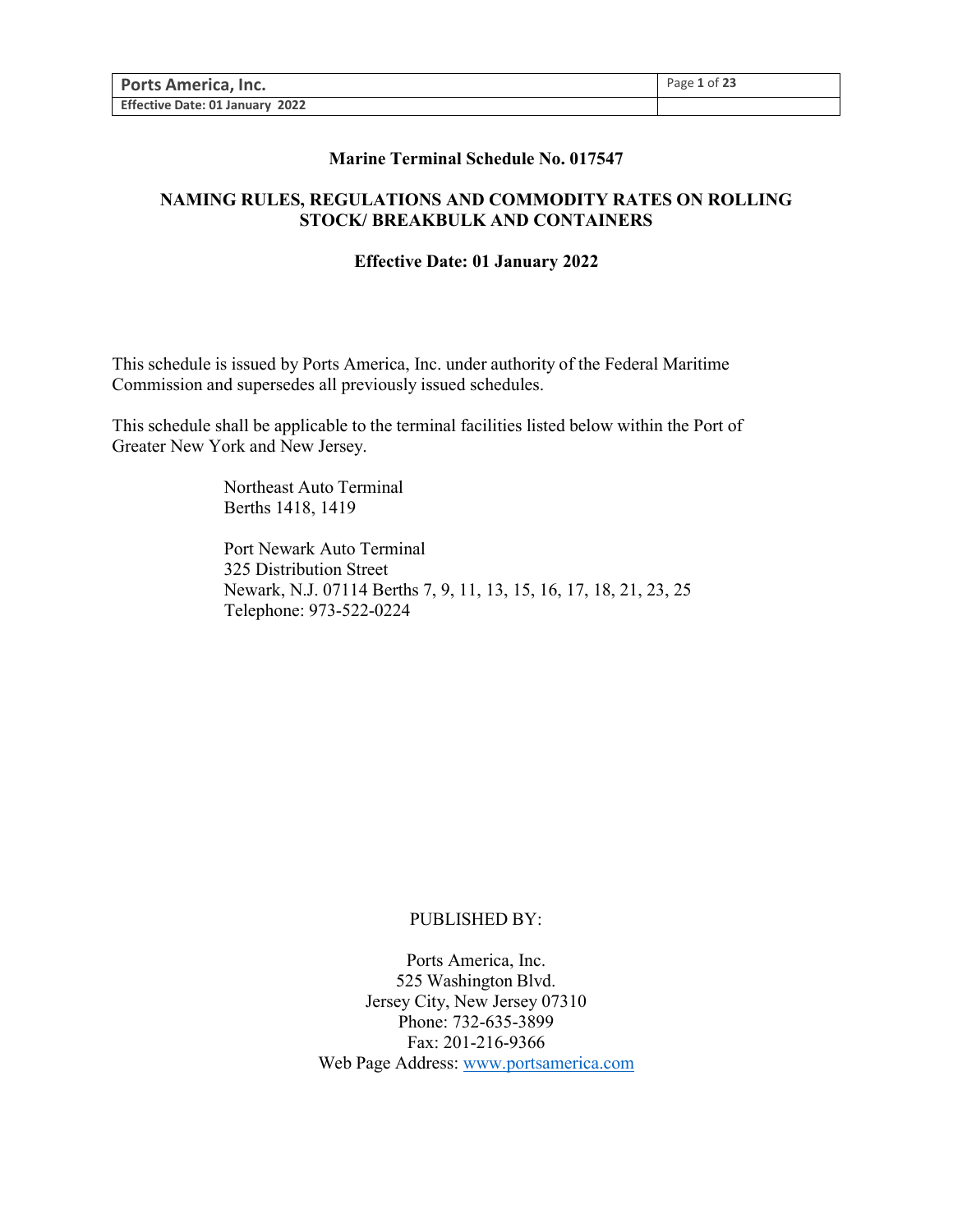| <b>Ports America, Inc.</b>      | Page 2 of 23 |
|---------------------------------|--------------|
| Effective Date: 01 January 2022 |              |

### **TABLE OF CONTENTS**

| PAGE NO. |
|----------|
|          |
|          |

### **SECTION I – RULES AND REGULATIONS**

# **SECTION II – TRUCK, RAIL & LIGHTER LOADING & UNLOADING**

# **SECTION III – EXPORT DEMURRAGE**

|--|--|--|--|

# **SECTION IV – IMPORT DEMURRAGE**

|--|--|--|--|--|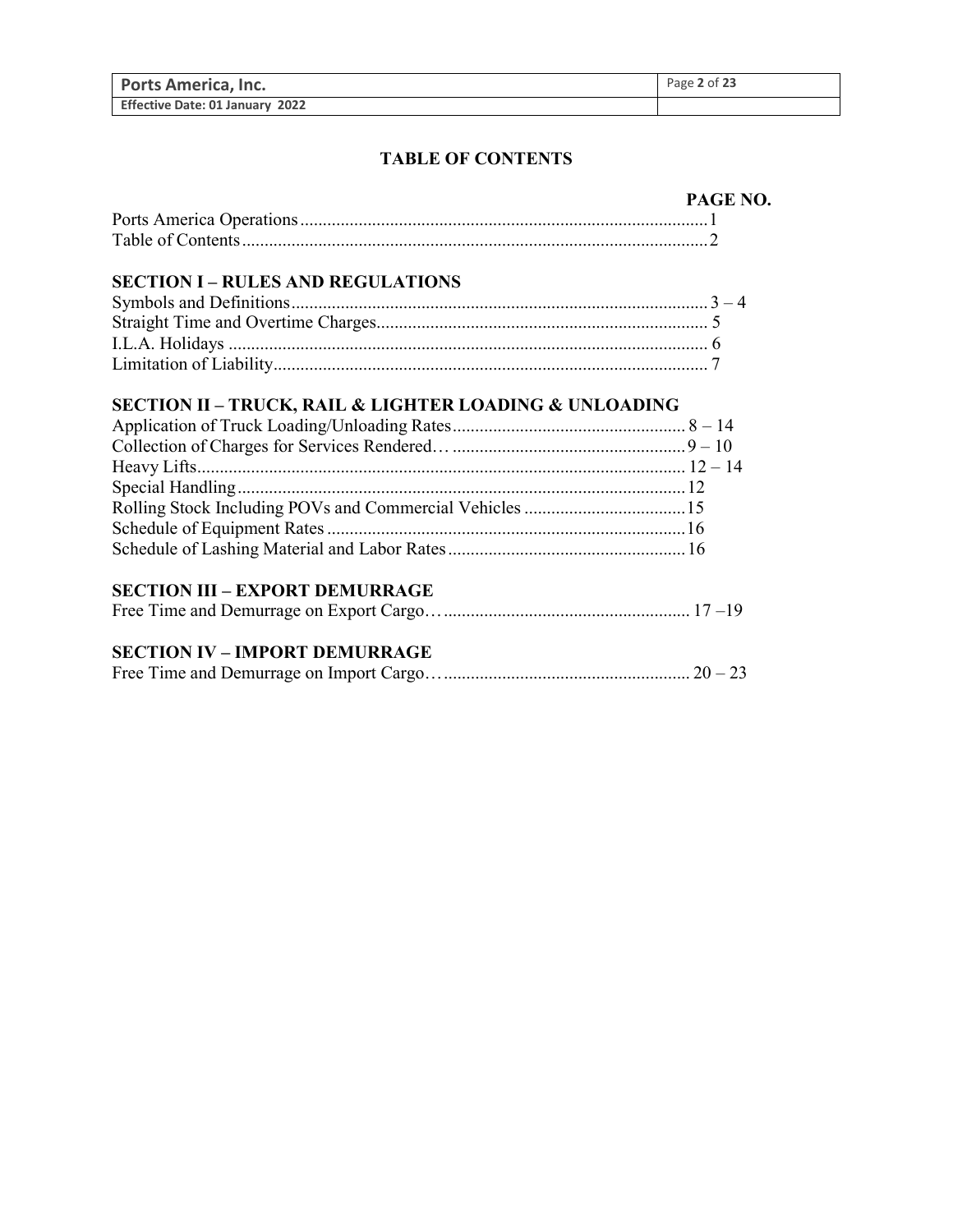| <b>Ports America, Inc.</b>      | Page $3$ of $23$ |
|---------------------------------|------------------|
| Effective Date: 01 January 2022 |                  |

#### **SECTION I**

#### **RULES AND REGULATIONS**

#### **SYMBOLS AND DEFINITIONS**

#### **DEFINITIONS:**

A. CARGO – means all goods, commodities and other personal property items with respect to which Ports America is requested to and/or does perform any terminal services, and all containers, automobiles, heavy equipment, packing, packaging, crates, cradles, pallets, tanks, platforms, flatbeds, trailers, containers, equipment, and other items, materials and supplies associated therewith.

B. CONTAINER – Refers to any fully enclosed, reusable freight container of rectangular configuration, used for the repeated shipping of a number of smaller packages or bulk material. Said container may be collapsible, rigid, or mobile; however, it must be susceptible to being handled as a unit, and must meet ISO standards.

C. HEAVY LIFT – Refers only to single packages requiring handling by lift truck, provided however, that individual airplanes, boats, containers and metal shall not be deemed heavy lifts.

D. INTACT CONTAINER – A reusable non-disposable shipping container for intact movement requiring no stripping or stuffing of contents by Ports America.

E. OPEN FLATBED TRUCK (OFBT) – Refers to a truck having no sides and tailgate, as well as to one from which the sides and tailgate have been removed by the truck driver prior to loading and/or unloading operations.

F. OTHER TRUCK – Refers to closed top or rack-open top (unless racks are removed by driver, prior to receiving service).

G. PACKAGE – Shall include pieces, unpackaged customary freight units and all articles of any description except goods shipped in bulk.

H. CRATES – Shall include packaged customary freight units and all articles of any description except goods shipped in bulk.

I. SKIDDED PRE-UNITIZED AND PALLETIZED CARGO – Refers to packages mounted on a prepared platform (and, in the case of pre-unitized Cargo, strapped together) in such a way as to form a single unit, which may be handled at the terminal facility by a 5-ton forklift. To be acceptable, platforms must be made of wood, plastic, paper or metal, and shall rest on, and be fastened to, runners of steel or wood, with openings wide enough to permit free access of forklift blades and so spaced as to provide a balanced load when lifted. In addition, the dimensions of the total unit (i.e. platform with packages) shall not exceed 48 inch. in width, 60 inch. in length and 84 inch. in height.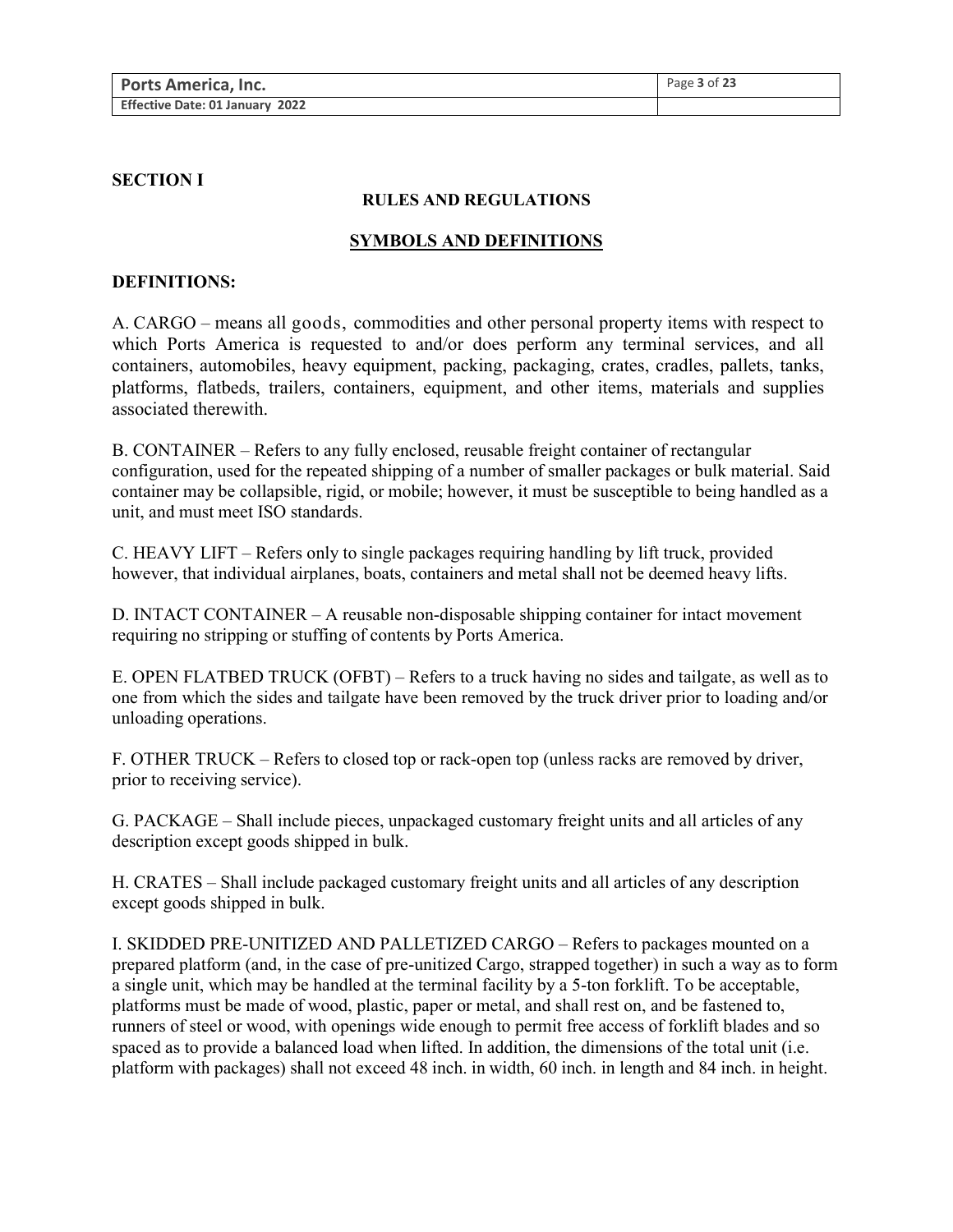| <b>Ports America, Inc.</b>      | Page 4 of 23 |
|---------------------------------|--------------|
| Effective Date: 01 January 2022 |              |

J. TERMINAL FACILITY - One wharf structure comprising a terminal unit of open storage space.

K. THE PORT OF NEW YORK – All of the geographical areas designated in "The Port of New York District" map issued by the Port Authority of New York and New Jersey.

L. TON – Refers to a net ton of 2,000 pounds.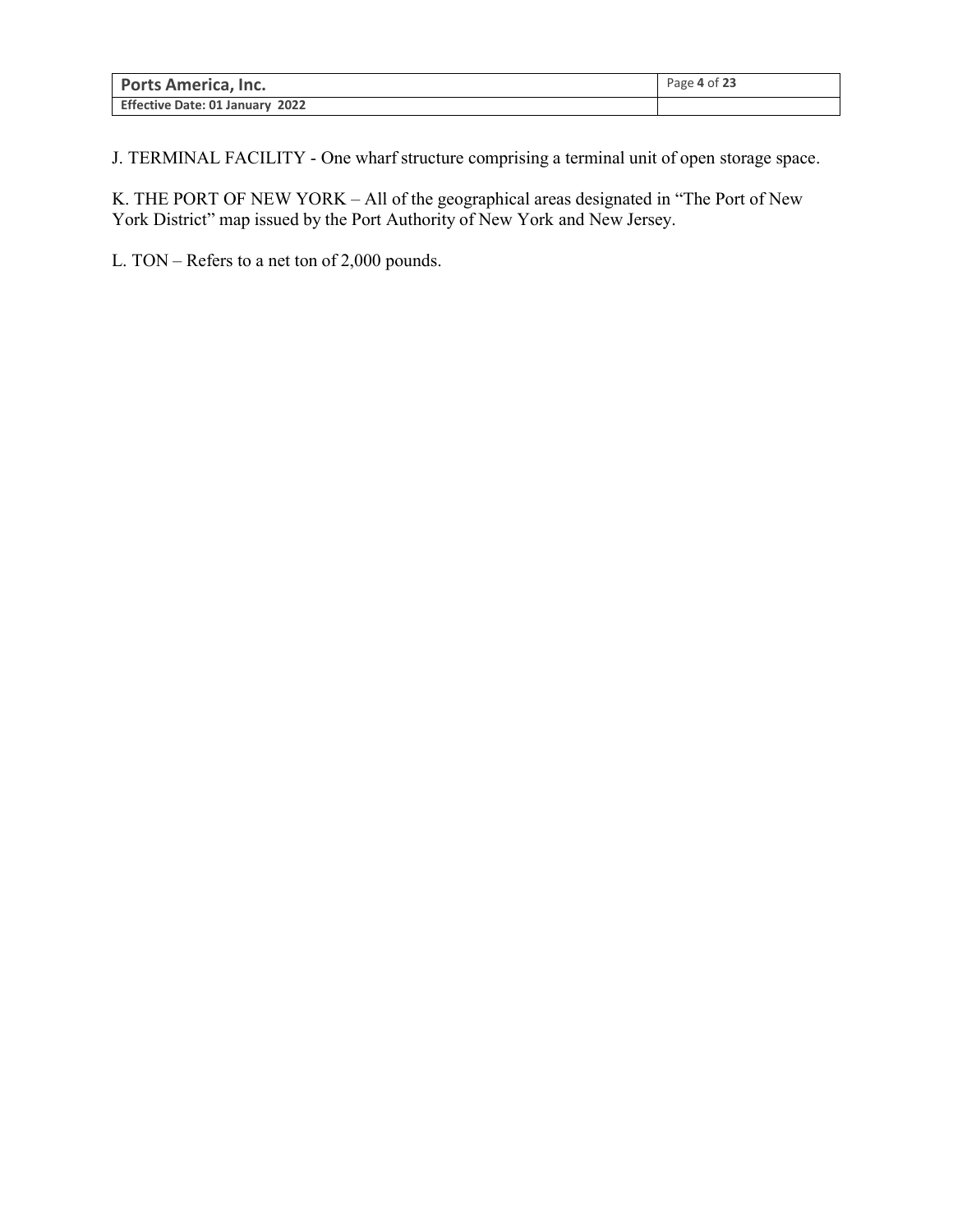| <b>Ports America, Inc.</b>      | Page 5 of 23 |
|---------------------------------|--------------|
| Effective Date: 01 January 2022 |              |

#### **RULES AND REGULATIONS**

## **STRAIGHT TIME RATES AND OVERTIME CHARGES**

The rates provided hereinafter are for work performed during the hours from 8:00am to 12pm and from 1:00pm to 4:00pm, Monday to Friday, inclusive. All holidays specified in the collective bargaining agreement in effect in the Port of New York governing the employment of longshore labor being excepted.

Services performed by Ports America for the convenience of the carrier, shipper or consignee outside the aforementioned hours and services performed on Saturdays, Sundays and ILA holidays specified in the collective bargaining agreement in effect in the Port of New York governing the employment of longshore labor shall be subject to a surcharge on the applicable rate.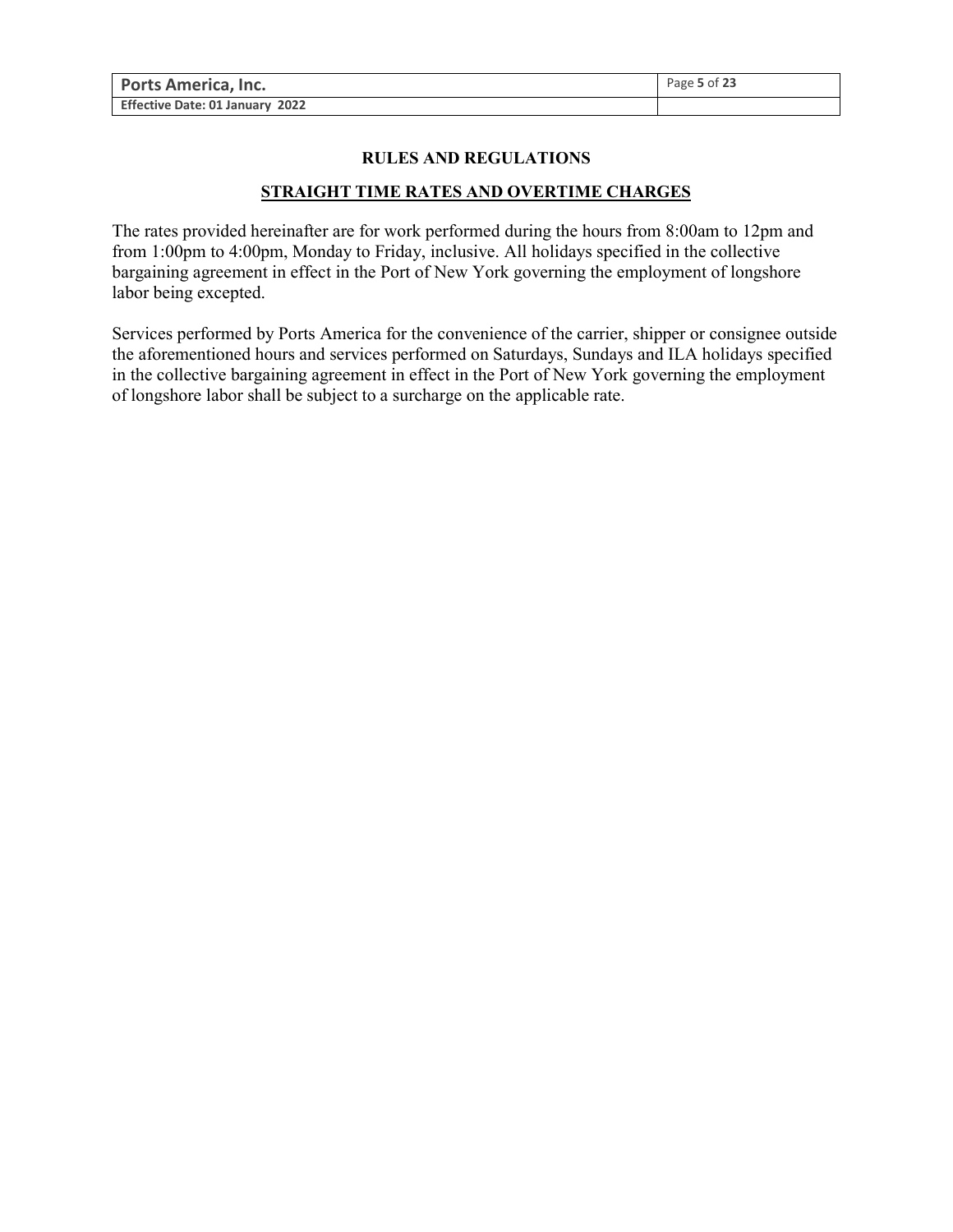#### **RULES AND REGULATIONS**

### **I.L.A. HOLIDAYS**

### **The following are the I.L.A. Holidays, subject to calendar dates.**

New Year's Eve

New Year's Day

Martin Luther King, Jr. Birthday

Lincoln's Birthday

Presidents' Day

Thomas W. Gleason's Birthday

Good Friday

Easter Sunday

Memorial Day

Independence Day

Labor Day

Columbus Day

Election Day

Veterans' Day

Thanksgiving Day

Christmas Eve

Christmas Day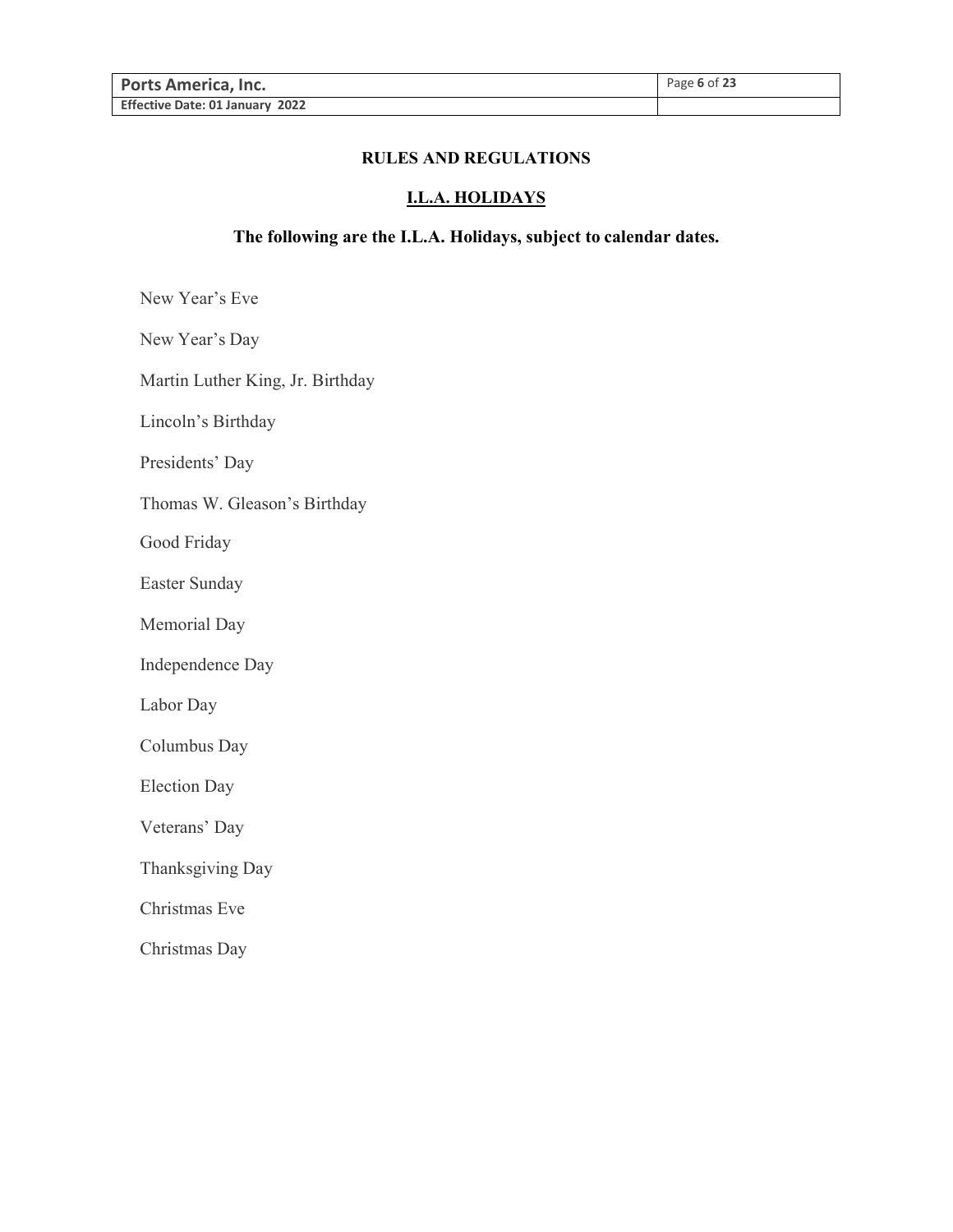#### **RULES AND REGULATIONS**

### **LIMITATION OF LIABILITY**

**LIMITATION OF LIABILITY.** Liability for loss or damage to Cargo resulting from our failure to exercise due and proper care in performing the services provided for herein, incurred during the handling, loading, unloading, receipt, delivery, or storage of such Cargo on the terminal at any time, including applicable free time, shall not exceed \$500.00 (US) per package or customary freight unit, unless the value of the Cargo has been declared and other arrangements made with Ports America prior to its taking custody of, or assuming responsibility for the Cargo.

Ports America shall be liable only for damage resulting from its failure to exercise due and proper care in performing the services provided for herein. In no case shall Ports America be liable for a sum in excess of \$500.00 per package or per customary freight unit unless the trucker, shipper, Cargo owner or consignee or their representatives, prior to the commencement of such services, declares in writing a higher value and pays to Ports America, in addition to the other charges for such services as herein set forth, a premium computed at one half of one percent (0.50%) of the declared value of each such package or customary freight unit, for damage resulting from its failure to exercise due and proper care in performing the services provided for herein.

The customer shall incorporate in any bills of lading evidencing transportation agreements entered into for the transportation of Cargo for which Ports America's services under this Schedule are employed, a provision extending to Ports America and each of its each of its subcontractors, the benefits and limitations of liability of the customer under any such agreements, which shall include without limitation the provisionsof the U. S. Carriage of Goods by Sea Act ("COGSA"), incorporated and extendedto apply throughout the time during which Ports America performs services under this Schedule. Any waiver by the customer of such limitation of liability provisionsshall not be effective against Ports America. It is expressly agreed by the customer that should such bill of lading provisions not extend the application of the COGSA defenses to Ports America, the customer will indemnify Ports America for those sums that it is liable for over and above the COGSA limitation of liability defenses.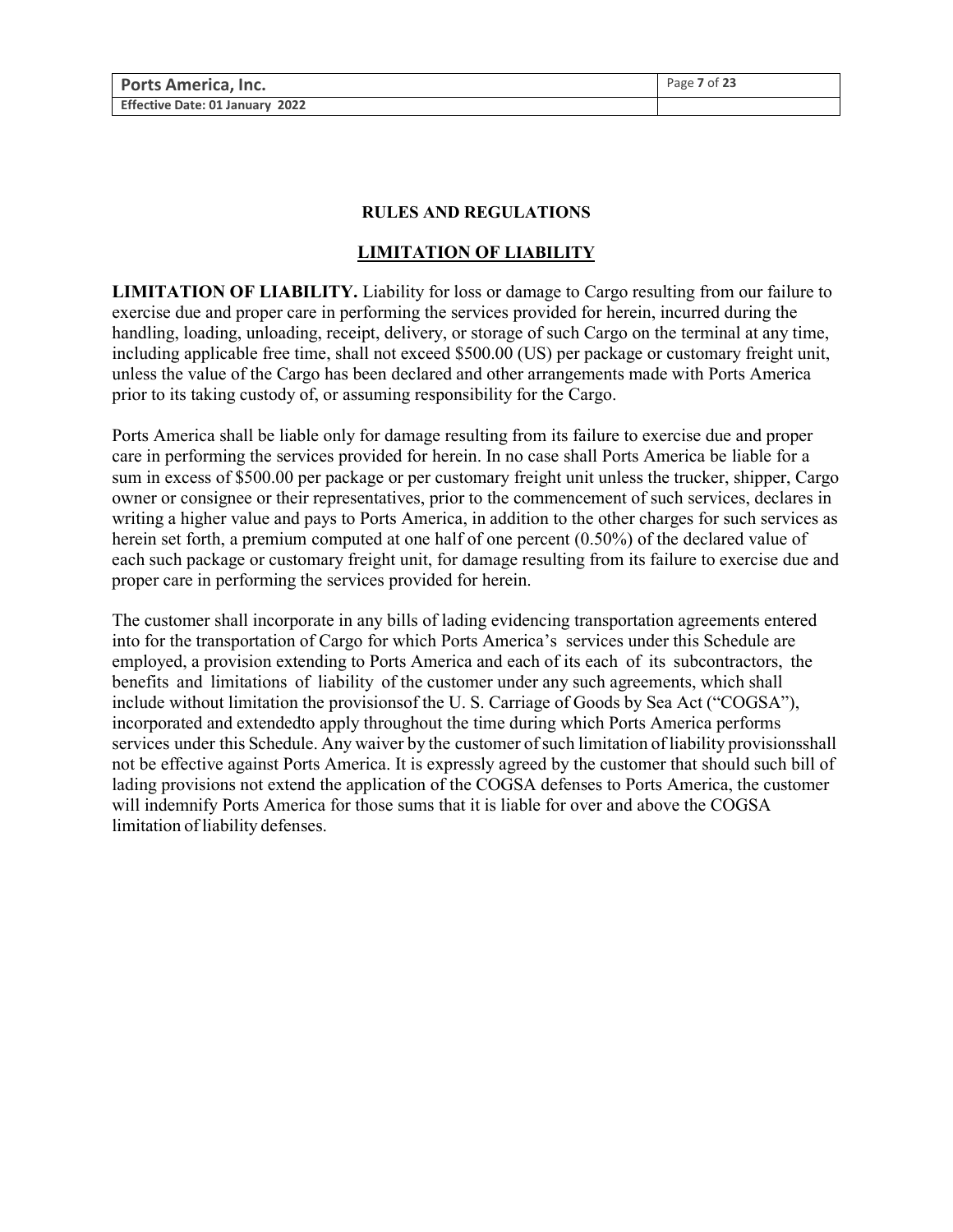| <b>Ports America, Inc.</b>      | Page 8 of 23 |
|---------------------------------|--------------|
| Effective Date: 01 January 2022 |              |

# **SECTION II**

### **TRUCK LOADING AND UNLOADING**

### 1. DEFINITIONS

- A. Truck Loading Shall mean the service of moving Cargo from a place of rest on the terminal facility and elevating the Cargo onto the truck, chassis, trailer, OFBT, or other similar motor vehicle or means of carrying Cargo by motor vehicle, but shall not include, among other things, special stowage, sorting or grading of, or otherwise selecting the Cargo for the convenience of the trucker or the consignee, nor the loading of Cargo onto consignee's pallets.
- B. Truck Unloading Shall mean the service of removing Cargo from the body of the truck, chassis, trailer, OFBT, or other similar motor vehicle or means of carrying Cargo by motor vehicle, to a place of rest on the terminal facility designated by Ports America.

# 2. RIGHT TO LOAD AND UNLOAD TRUCK

- A. Truck loading shall be performed solely by the agents, servants, and employees of Ports America in accordance with the rules, regulations and practices contained in this schedule. Such services shall be performed with the assistance, and under the supervision, of the driver of the truck. The driver shall be solely responsible for securing the Cargo prior to transport.
- B. Truck unloading shall be performed solely by the agents, servants, and employees of Ports America and only upon request of the motor carrier, its agents, servants and/or employees; provided that there is sufficient labor readily available for Ports America to perform said service at the time of said request and provided, further, that the Cargo is so situated on the truck that said services may be rendered by Ports America in one continuous operation, without interruption, until completion of the desired services. Said truck unloading services shall be performed with the assistance, and under the supervision, of the driver of the truck.
- C. Only trucks properly registered and licensed will be serviced by Ports America. Equipment used for truck loading and unloading will be furnished exclusively by Ports America; no lift trucks, pallet jacks, cranes, etc., other than those supplied by Ports America, will be permitted on the terminal facility without specific permission from Ports America.

### 3. SAFETY

The motor carrier, shipper or consignee shall provide a vehicle, which is adequate and suitable of safe loading and unloading.

#### 4. APPLICATION OF RATES

Rates are quoted in cents per 100lbs., unless otherwise noted.

Rates in this schedule apply where Ports America is requested to select Cargo by individual marks or identification such as chop marks, brands, type, size, etc. Such service thereafter rendered will apply, plus the service charge applicable under "Special Handling" under item 13. In such cases, drivers must present load-specific documentation in order for such work to be processed. The documentation must clearly and readily identify the specific Cargo to be loaded or unloaded from each delivering Carrier. Ports America shall have the right to deny service in situations where the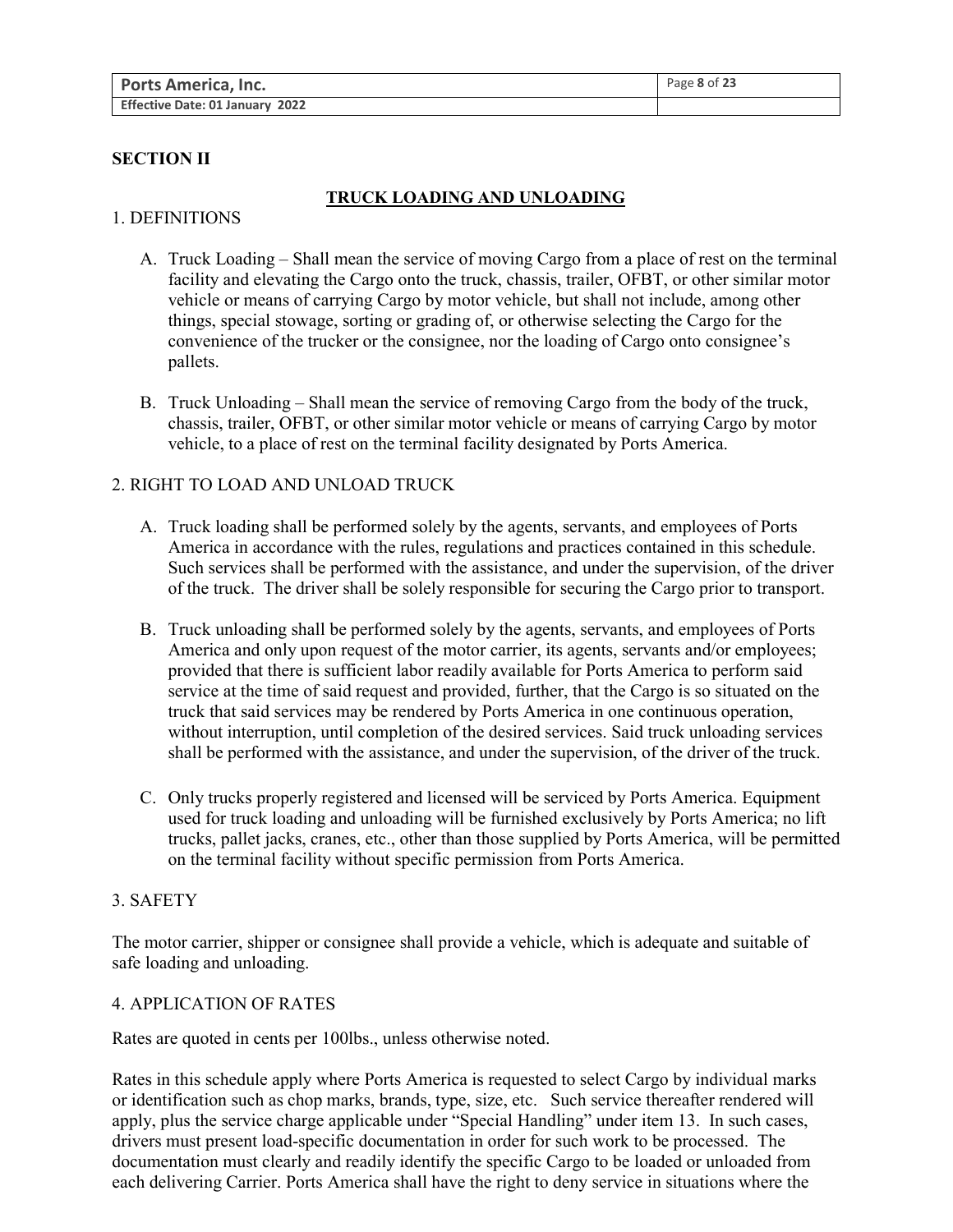| <b>Ports America, Inc.</b>      | Page 9 of 23 |
|---------------------------------|--------------|
| Effective Date: 01 January 2022 |              |

correct or sufficiently clear documentation has not been presented.

### 5. MISPLACED EQUIPMENT/CARGO BY A MOTOR CARRIER

Clerking, checking and draying services for misplaced equipment/Cargo, including equipment to locate and correct mis-parked equipment/Cargo by a motor carrier, will cost \$146.67 per piece/unitper occurrence, plus additional storage charges commencing from the date of such misplacement though and including the date such misplaced equipment or Cargo is removed by the customer pursuant to applicable requirements or received into the terminal following proper receiving protocol (if agreeable between Ports America and the applicable steamship line).

### 6. COLLECTION OF CHARGES FOR SERVICES RENDERED

- A. Unless the shipper or consignee shall have made definite arrangements with Ports America for the payment of loading and unloading charges, the motor carrier shall assume full responsibility for payment of the charges for such service.
- B. Invoices are due and payable at the address shown on the invoice no later than ten (10) working days after rendition of truck loading and unloading services. Failure to remit payment within the period above prescribed will result in withdrawal of credit. Thereafterand until such time as credit is re-established, all charges and/or invoices shall be paid in full by the driver after completion of said services and before departure of the truck from the terminal facility. The driver shall be given a receipt for each such payment.
- C. If a motor carrier fails to pay the charges specified herein and/or if a motor carrier is extended credit pursuant to the above provisions, and fails to pay said charges, the shipper or consignee shall become liable for such charge.
- D. Existing credit listing maintained by Ports America will continue to be recognized and companies listed thereon shall continue to be extended credit in accordance with the provisions of Paragraph B. above subject to revocation as provided herein.
- E. Companies not presently approved for credit by Ports America may make an application therefore in writing directly to Ports America. Until such time as approval for credit is granted, all charges and/or invoices shall be paid in full by the driver after completion of services and before departure of the truck from the terminal facility. The driver will be given a receipt for each such payment.
- F. Checks from companies having established credit with Ports America will be accepted under the following provisions:
	- 1) Any company check returned for Non-Sufficient Funds (NSF) will be assessed a fee for each occurrence of \$78.08.
	- 2) Any company that has two (2) checks returned for NSF within a six-month period will be subject to cancellation of check acceptance privileges.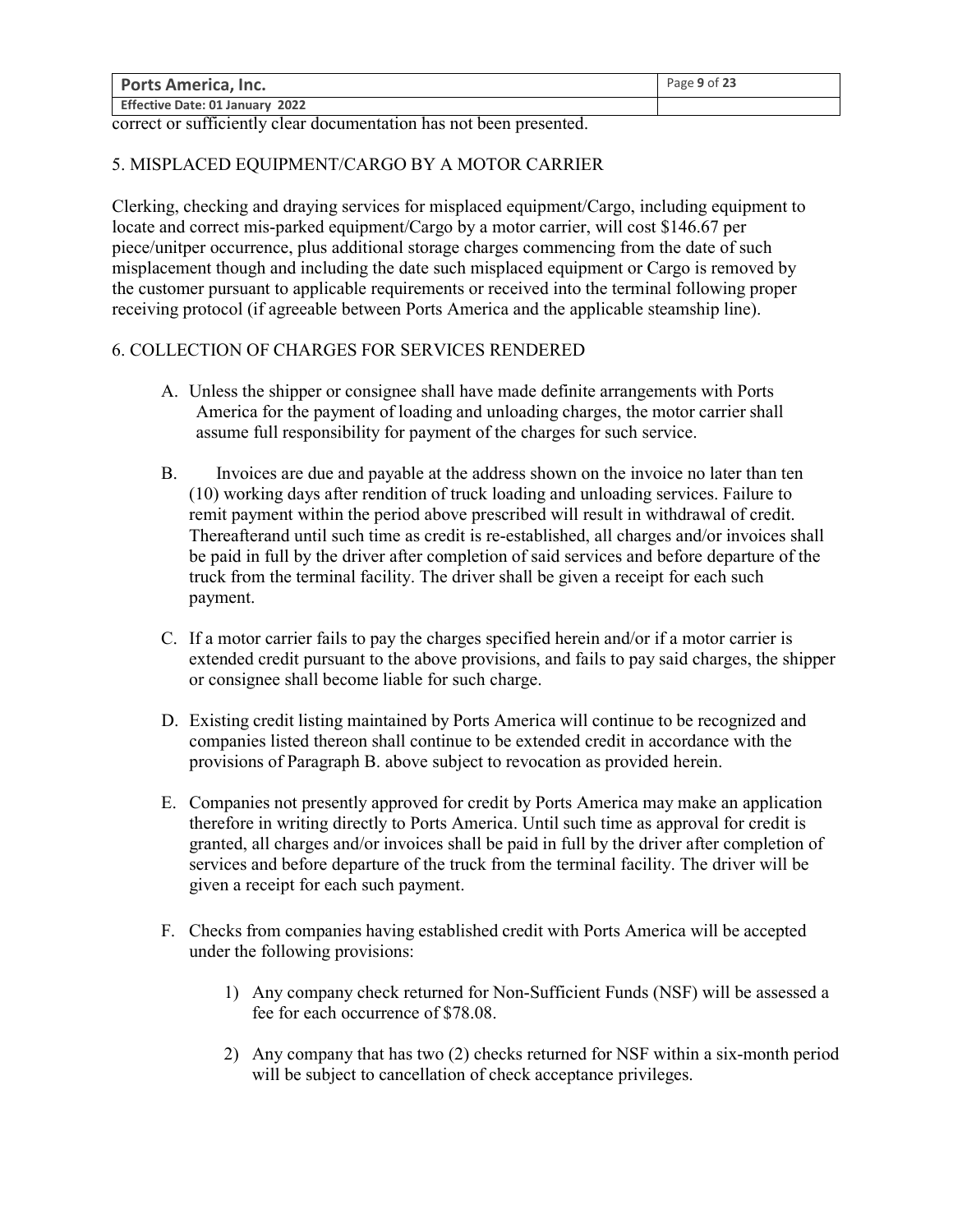| <b>Ports America, Inc.</b>      | Page 10 of 23 |
|---------------------------------|---------------|
| Effective Date: 01 January 2022 |               |

- 3) Credit card payment shall be considered an acceptable form of payment, with consent from Ports America's credit/collections team.
- 4) Ports America may elect to establish a maximum dollar amount for any checks to be accepted. Payment in excess of this amount must be a wire transfer or credit card prior to release of Cargo and/or providing services.

# 7. RECEIPT AND DELIVERY OF BREAKBULK OR RO-RO CARGO AT AN APPOINTMENT TERMINAL

Appointments for service will be made available at terminals designated as appointment terminals. Scheduling of appointments should be made by 11:00 am of the preceding business day with Ports America. Special equipment loading or discharging must be arranged at the time of making appointments. Appointments may be made with Ports America for delivery of Cargo only after the steamship company has provided a freight release. Trucks arriving after the time of scheduled appointment may be denied service. Trucks arriving after the time of scheduled appointment and those failing to appear for their appointments shall be subject to a charge of not less than \$ 49.09, subject to prevailing labor rates. A trucker will bedeemed to have missed his appointment if for any reason the vehicle or the Cargo is not in every aspect ready for work at the appointment time. All appointments are subject to approval by Ports America.

# 8. RECEIPT AND DELIVERY OR CARGO AT A NON-APPOINTMENT TERMINAL

Ports America shall make provisions for servicing of non-appointment trucks that arrive at the terminal before 3:00 pm. Non-appointment trucks will be assigned service periods. Those trucks not wishing to wait for their assigned service period may elect, not more than thirty (30) minutes after receipt of a gate pass, to receive a preference slip entitling the trucker to service on the next business day. Trucks arriving at a marine terminal before 3:00 pm but after the capacity of said terminal has been reached, may be turned away but will be issued preference slips for service the next business day.

# 9. RECEIPT AND DELIVERY OF CARGO AT A COMBINATION TERMINAL

All rules applicable to appointment facilities shall be applicable to the appointment portion of a combination non-appointment/appointment terminal operation.

# 10. OTHER SERVICES

Nothing contained herein shall be construed as requiring Ports America to perform, without charge, any service not specifically provided for herein.

**TWIC Escort**; TWIC Escorts are available upon request, subject to availability and Port Authority of NYNJ approval. If an individual requires a TWIC escort onto the terminal then a charge shall be levied for services rendered. Pricing is available upon request. TWIC Escorts shall be provided for terminal operations only. TWIC Escort requests should be submitted by 11:00 AM on the business day prior to arrival.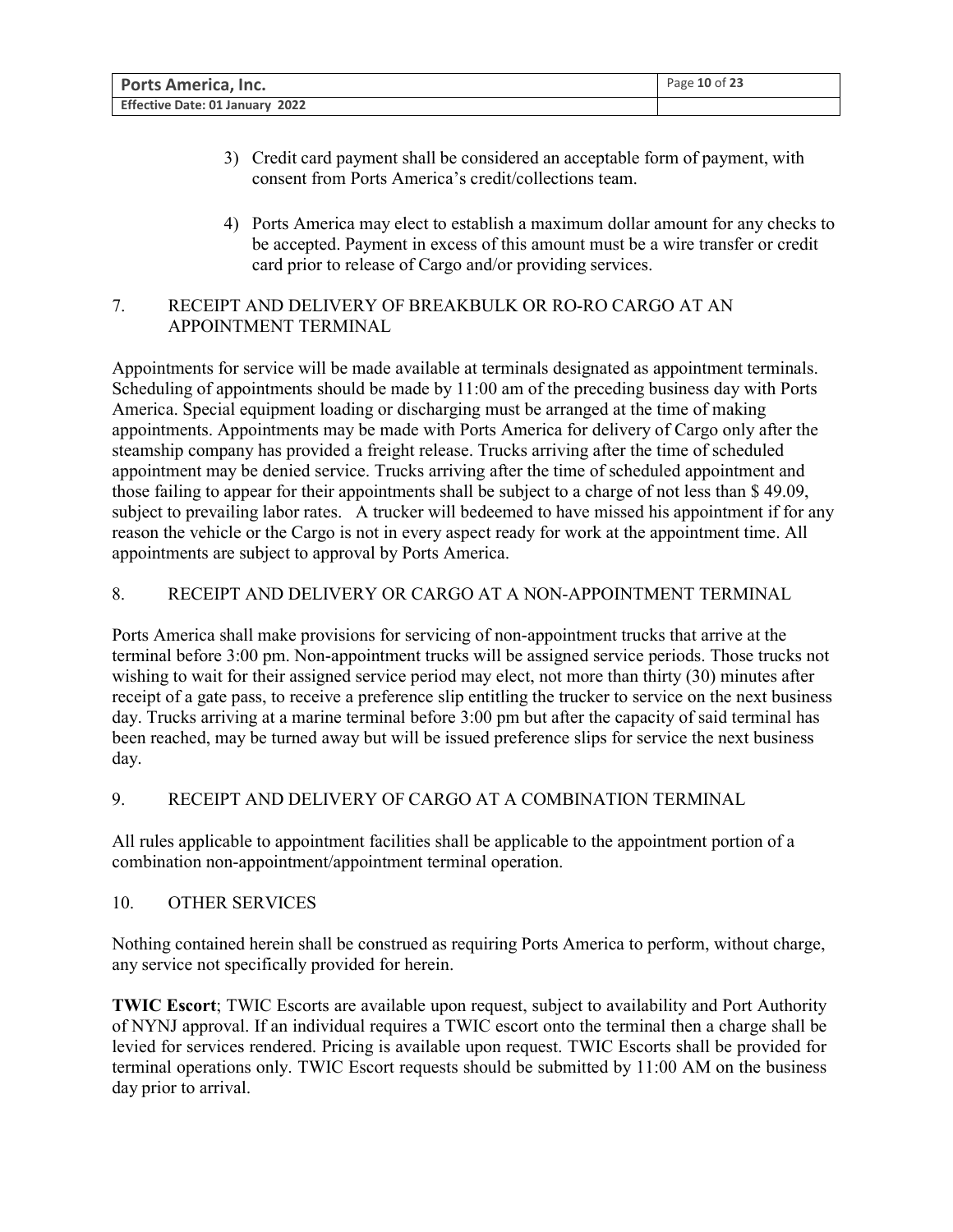| <b>Ports America, Inc.</b>      | Page 11 of 23 |
|---------------------------------|---------------|
| Effective Date: 01 January 2022 |               |

**Quick Pass Priority Appointment;** \$47.74 per truck, per appointment. This service provides priority processing. We are limited to six (6) QuickPass Priority Appointments (QPPA) per day, with additional QPPA subject to approval and dependent on terminal volume.

All QuickPass Priority Appointment (QPPA) requests must be sent by 11am the business day prior to requested date of service, and is subject to Ports America approval.

### **After Hours Holding Request;** \$47.74 per vehicle/piece, per request

This service provides the option to have Cargo placed in an After Hours holding area one business day before paperwork processing and cargo receiving. Cargo accepted for After Hours Holding must be processed the next business day. If someone does not arrive with proper paperwork for processing on the next business day, the Cargo will be lifted/towed inside the terminal and a Misplaced Cargo Fee per piece/vehicle will be applicable to all such Cargo.

All After Hours Holding requests must be sent by 11am the business day prior to requested date of service, and is subject to Ports America approval.

**Fumigation;** \$49.44 per package or unit, per fumigation, subject to availability. Fumigation fee includes providing a designated area on the terminal for a licensed fumigation company to complete their service.

# **Un-Crating:**

Un-Crating service available upon request. Minimum charge of \$1,866.10 per unit. The service is for Cargo with road restrictions that need to be un-crated for transportation. Subject to prevailing disposal fees.

### **Tarp:**

Tarping Cargo is available upon request and subject to availability. Minimum charge of \$454.73 perunit.

### **Indoor Storage:**

Indoor Storage and pricing available upon request, subject to availability.

### **Boat, Barge, Rail and Helicopter Details:**

A lump sum rate of \$1,866.10 will be charged for services required to handle special loading/unloading arrangements of boats to or from water, Cargo to or from railcar, Cargo to or from barge and handling of helicopters flown into or out of terminal. Details will include men and one machine for a 4 hour time period which will start at either 8:00am or 1:00pm only.

Boat, barge, and helicopter fly-in moves are subject to Port Authority NYNJ berth application fees and approval.

The detail rate is in addition to handling rate per Bill of Lading and/or Booking and other accessorial charges.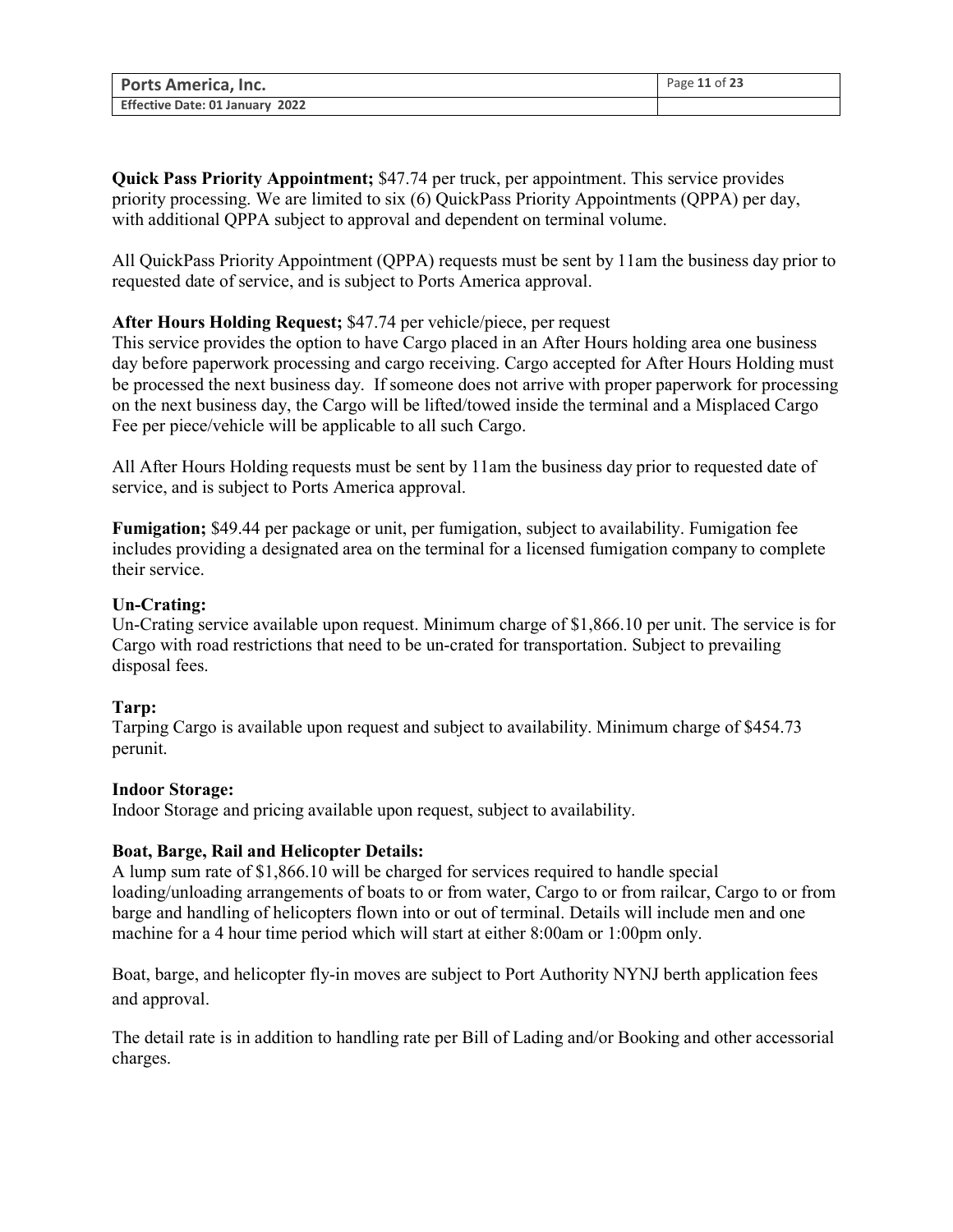| <b>Ports America, Inc.</b>      | Page 12 of 23 |
|---------------------------------|---------------|
| Effective Date: 01 January 2022 |               |

# 11. RESPONSIBILITY OF MOTOR CARRIERS EMPLOYEES IN TRUCK LOADING AND UNLOADING

When truck driver does not assist in the loading and unloading of his truck, Ports America shall charge a surcharge, in addition to the applicable schedule rate, of \$ 115.39 per straight time man hour, \$173.07 per overtime man hour, and \$224.03 per penalty meal time man hour, the time to be computed on the basis of each fifteen (15) minute period or fraction thereof. Minimum assistance fee of \$ 230.78 is applicable to all such service. All requests for assistance are subject to Ports America's prior review and approval. Equipment is additional per schedule of equipment rates illustrated on Page 16.

# 12. HEAVY LIFTS

The handling of heavy lifts shall be limited to the capacity of Ports America equipment at that Terminal Facility. The schedule of heavy lift rates set forth herein are for single packages weighing 100,000 lbs. or less.

Heavy lifts will be handled only at the discretion of Ports America.

Heavy lifts requiring the use of a crane will be assessed the tariff rate plus applicable crane hire charges. Handling rates for heavy lifts requiring crane lifts would cap at the 100,000 lb level only when loading to/from OFBT. Handling rates for heaving lifts requiring crane lifts loading to/from barge, rail and/or water, will be assessed full handling rates plus applicable crane hire charges.

# 13. SPECIAL HANDLING

- A. If, after Cargo has been either sorted, graded and stowed and/or assembled on the terminal awaiting delivery as per bill of lading, the consignee, thereafter, desires additional sorting, grading, and/or specific selection of said Cargo in connection with the subsequent loading thereof, a written request detailing the nature of the special services desired must be submitted in advance of loading to Ports America. If Ports America agrees to perform these additional services, an extra charge shall be assessed of \$115.39 per straight time man hour, \$173.07 per overtime man hour, and \$224.03 per penalty meal time man hour, said charge to be computed on the basis of each fifteen (15) minutes or fraction thereof. The use of each piece of Cargo handling equipment used in connection with special services shall be charged per the schedule of equipment rates illustrated on Page 16.
- B. Clerical Documentation Fee of \$27.31 will be assessed against any Cargo for which documents are provided to Ports America for processing, whether for purposes of export custom clearance or otherwise. Any such processing is subject to Ports America approval.
- C. In situations where additional operators and/or additional equipment are required in order to handle or move Cargo which is not suitable for handling or movement by a crane, and/or for Cargo which requires two forklifts or multiple operators, such Cargo will be assessed at the rate of \$489.05. Such rate is in addition to the handling rates set forth in Section 17 hereof and all other fees and charges of this Schedule.

# 14. PREREQUISITE FOR PALLETIZED, PREUNITIZED AND SKIDDED RATE

In addition to any other requirements specified elsewhere, wherever rates in this schedule are based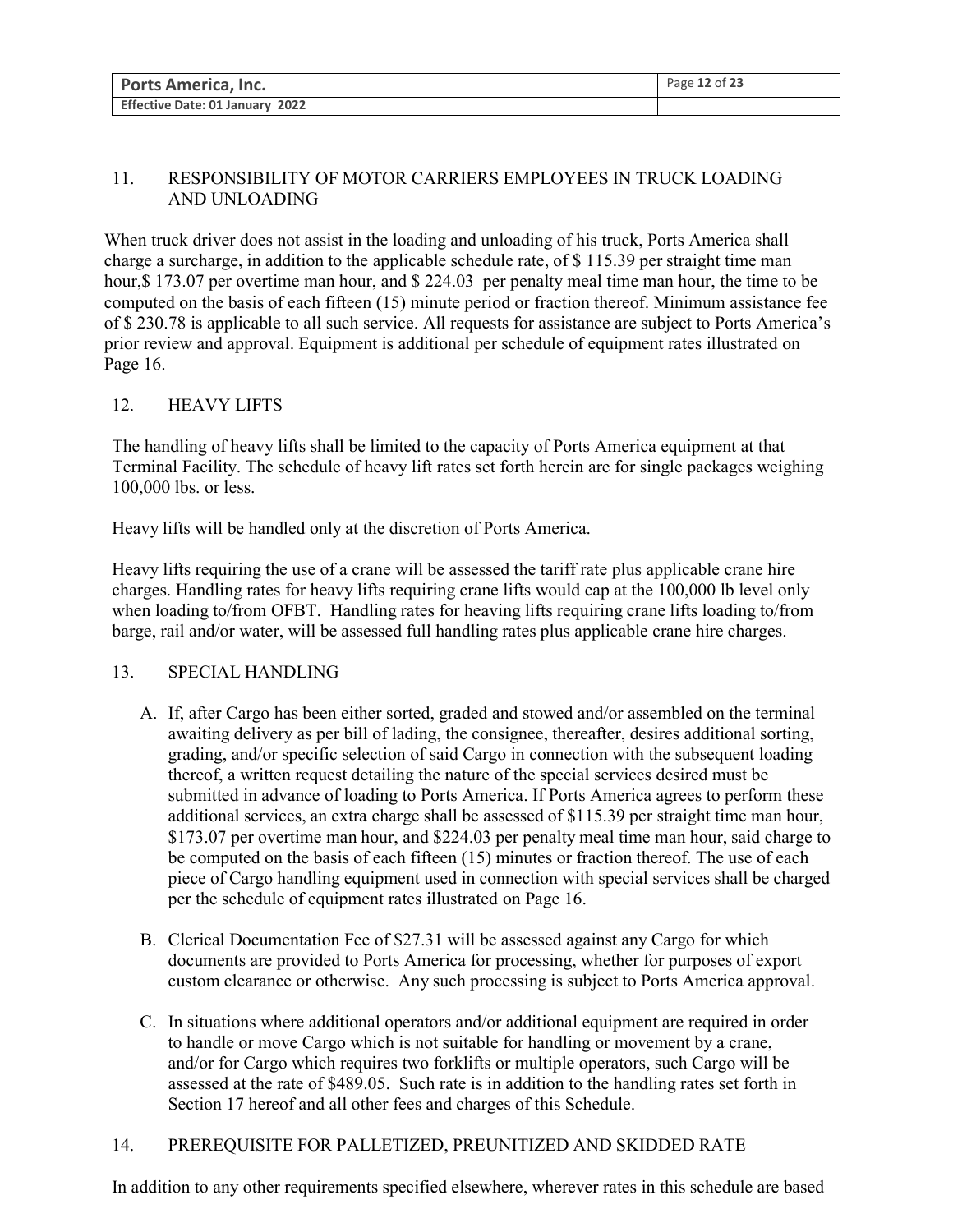| <b>Ports America, Inc.</b>      | Page 13 of 23 |
|---------------------------------|---------------|
| Effective Date: 01 January 2022 |               |

upon Cargo being palletized, preunitized or skidded, said rates are applicable in the case of truck unloading only if the Cargo is situated on the truck so the terminal's forklift truck blades may be directly inserted without any necessity of shifting Cargo prior to such insertion. If the Cargo is not so situated on the truck, triple the truck unloading rates will be charged. Cargo must be deemed suitablefor safe handling. If additional operators and/or equipment are required because the Cargo is not crane-worthy and/or requires the use of two (2) or more forklifts, such Cargo will be assessed at the rate of \$489.05. This rate is in addition to the handling rates set forth in Section 17 and the other terms and conditions contained in this Tariff.

- 15. OPENING AND CLOSING PACKAGES AND CONTAINERS FOR U.S. GOVERNMENT AGENCY INSPECTION AND OTHER INSPECTION/SAMPLING AND MISCELLANEOUS TERMINAL SERVICES
	- A. Opening and closing a package for U.S. Government Agency inspection shall be charged at \$455.19 per unit. This service shall be assessed to the motor carrier. All Cargo on HOLD that is subject to US Customs Exams is subject to a scheduled rate of \$42.57 per drivable or towable unit and \$455.19 per break bulk move. The charge is applied to move units to the exam area in order to allow the VACIS, CBP and/or AQI team, as applicable, and its respective officer to perform their inspection.
	- B. Providing facility/security/clerical services during a tailgate inspection/sampling of full containers shall be charged at \$157.30 per wheeled container and \$192.05 per grounded container.
	- C. Strip flatrack units  $20' $1,211.64 / 40' $1,752.44$  plus unit preparation and discarding of debris/labor and disposal cost.
	- D. Stuff flatrack units  $20' $1,211.64/40' $1,752.44$  plus lashing and labor.

16. PROJECT SHIPMENT RATES

Any interested party may contact Ports America requesting special truck unloading and storage rates on large advanced shipments being consolidated for movement by water carrier. Requests must include as much information as possible; i.e., types of freight moving, amounts and weight of same and dates, to permit sufficient evidence on which to make a decision.

# 17. SCHEDULE OF RATES FOR CARGO HANDLING, TRUCK LOADING, AND UNLOADING (RATES ARE QUOTED IN 100 LBS PER PIECE/UNIT)

Cargo Not Otherwise Specified (NOS)……… \$5.68 per 100 lbs

Minimum Charge per truckload (per BL/Booking): A minimum charge of \$489.05 per truck will be charged as a minimum for every truck entering the terminal to deliver or receive loose break bulk Cargo.

The fee for trash disposal above includes, without limitation, disposal of shrink wrap and similar materials resulting from prepping boats for water deliveries, and/or when large amounts of trash are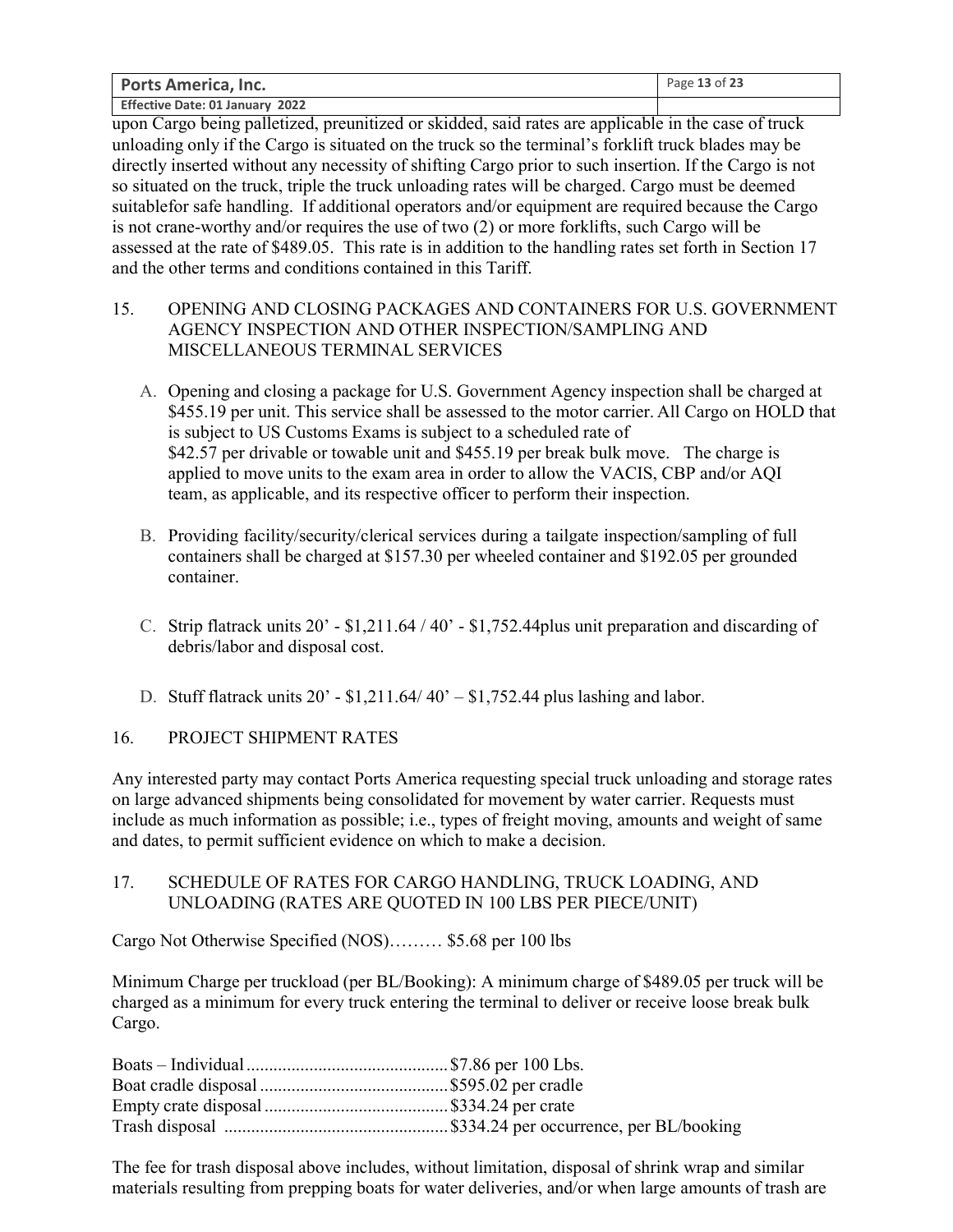| <b>Ports America, Inc.</b>         | Page 14 of 23 |
|------------------------------------|---------------|
| Effective Date: 01 January 2022    |               |
| $\sim$<br>$\overline{\phantom{a}}$ |               |

left at the Terminal.

Damaged Cargo or Cargo worked under distress or obnoxious conditions are subject to a 200% increase of scheduled rate. (This rate shall apply only when the longshoremen loading trucks are receiving the full penalty wage as provided in their labor contracts with the New York Shipping Association, Inc.)

Non-runner Forklift Assistance: EXPORT Only

Any inoperable automobile Cars/SUVs entering the terminal that requires forklift assistance in order to unload/receive will be subject to a charge of \$125.68.

Heavy Lift Charges – OFBT Only

Pieces must be properly packaged and safe to handle by forklift. Units designed to be lifted from the top and units that cannot be safely handled via forklift will require crane lifting. Crane charges are in addition to loading/unloading charges and stipulations herein. Crane is operated by appointment only.

Rates apply when pieces are to or from one vessel for one consignee/consignor.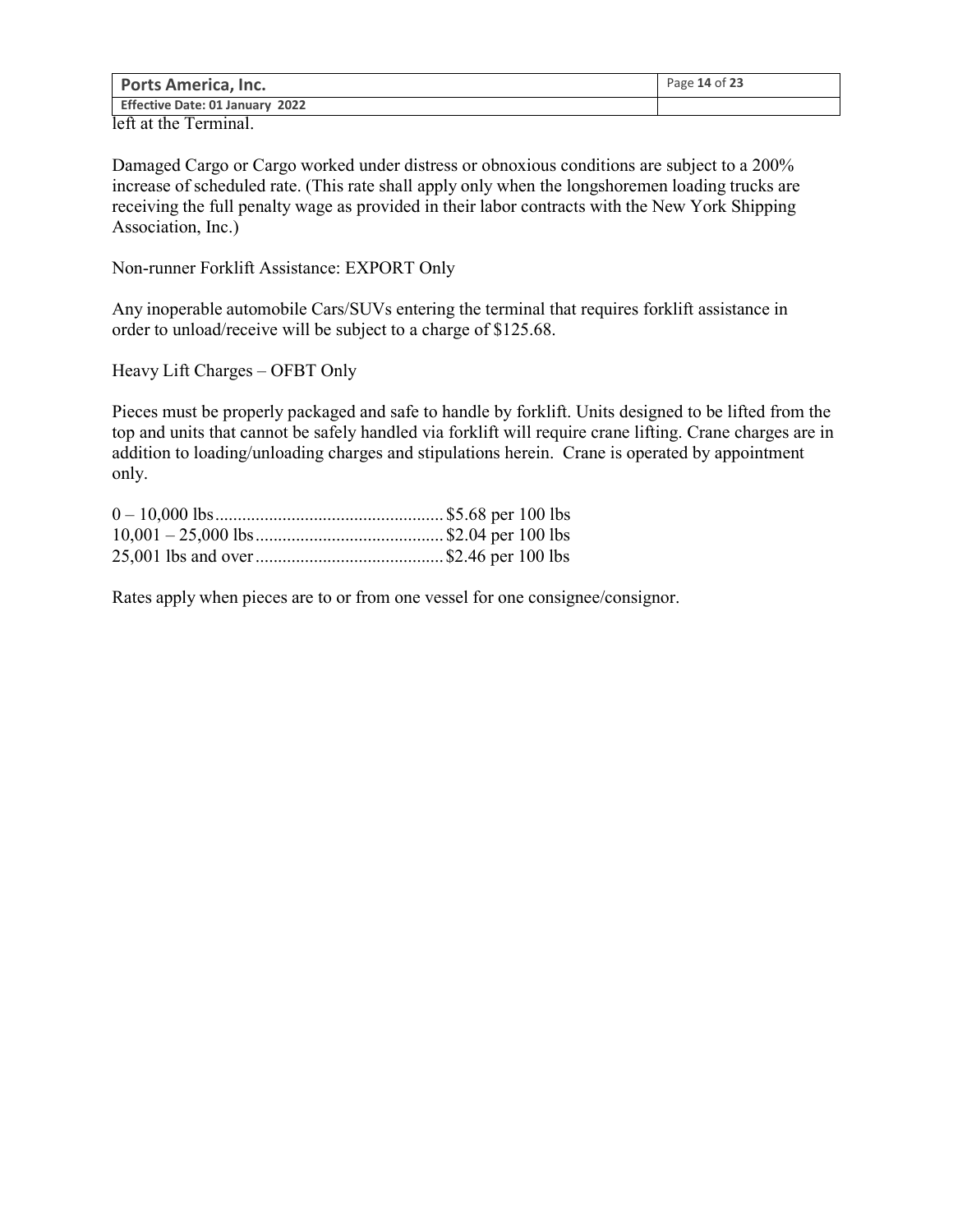# **ROLLING STOCK**

# DRIVABLE ROLLING STOCK – DELIVERING DRIVER IS RESPONSIBLE FOR DRIVING ON AND OFF DELIVERING CARRIER.

The minimum ramp charge will be \$77.35 per delivering motor carrier. The minimum ramp charge will be \$77.35 per delivering motor carrier per use.

Rail Cars, Gate Charge per delivery carrier \$123.77 per opening/closing of gate.

Vehicles with steel treads will only be handled by LIFT-OFF as they cannot be driven on the terminal. (Rubber tread can be driven off)

Privately owned passenger vehicles or commercial passenger vehicles may be driven into or from the terminal facility for delivery or receipt.

All self-propelled and towed units other than cars, SUVS and boats on trailers (including, without limitation, wheel loaders, tracked vehicles and towable motorhomes) will be assessed a receiving and/or delivery charge of \$64.07 per unit.

### **Gate Charge for Multi-Axle Trailers and Railcars:**

Convoys and oversized vehicles/trailers and/or railcars that are subject to special road restrictions and require the opening of additional terminal gates for maneuvering will be subject to a gate charge of \$123.77 per entry and/or exit. Additional gate charge(s) will apply each additional time the gate is opened and/or closed. The charge applies when drivers are unable to maneuver in the facility and additional gates need to be opened and/or closed.

Overnight parking is subject to prior approval by Ports America. If overnight parking is authorized, an overnight parking fee of \$123.77 per night will be assessed for trailers (loaded or empty) remaining at the Terminal overnight.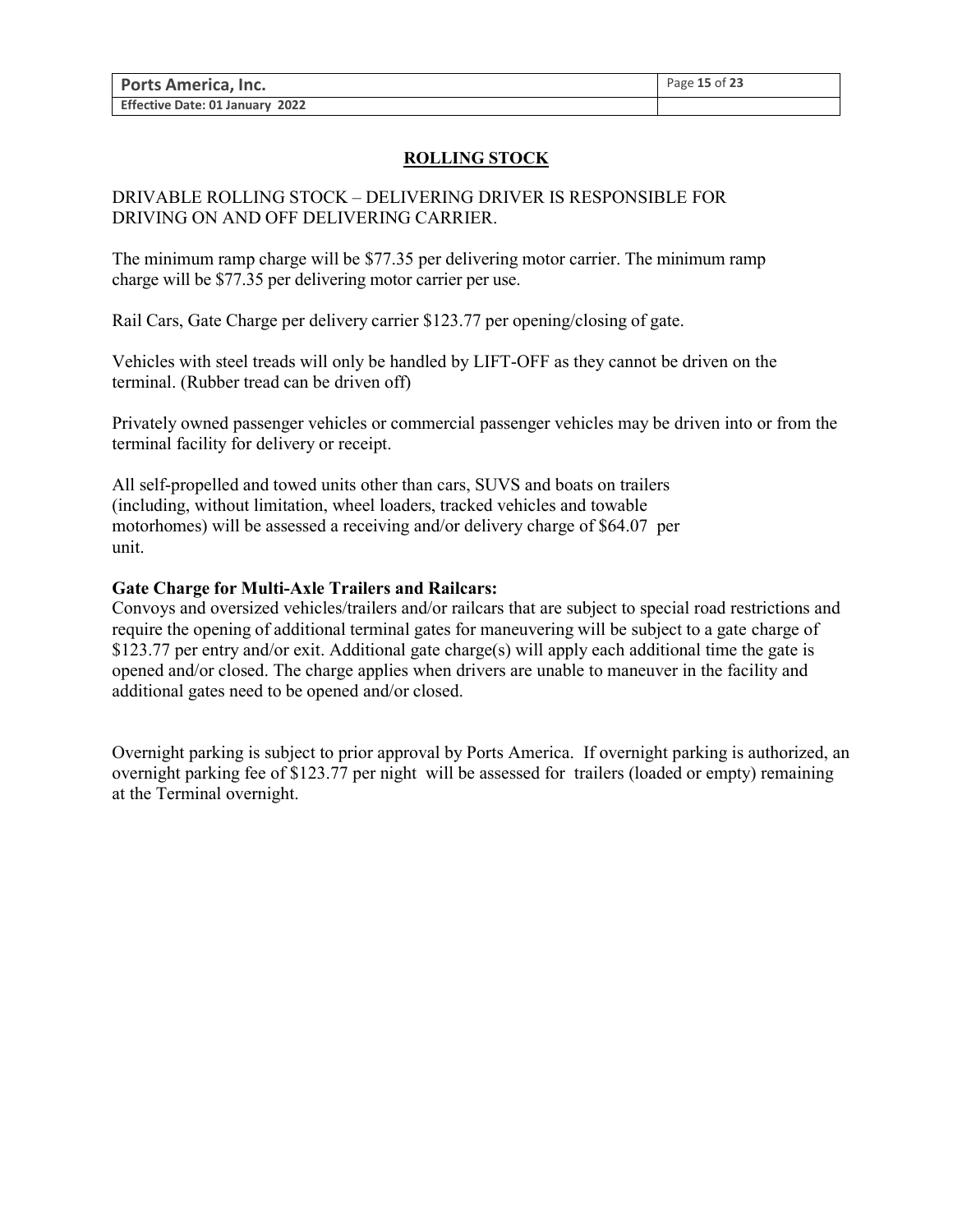| <b>Ports America, Inc.</b>      | Page 16 of 23 |
|---------------------------------|---------------|
| Effective Date: 01 January 2022 |               |

# **SCHEDULE OF HOURLY AND PER UNIT EQUIPMENT RATES**

| Forklifts up to 10,000 lbs.           | \$34.59  |
|---------------------------------------|----------|
| Forklifts, 10,001 lbs to 15,000 lbs.  | \$42.66  |
| Forklifts, 15,001 lbs. to 25,000 lbs. | \$76.79  |
| Stacker, 35,000 lbs. capacity         | \$119.32 |
| Hustler                               | \$88.76  |
| Flatbeds                              | \$27.31  |
| Portable Lights per unit per day      | \$255.99 |

# **LASHING MATERIAL RATES**

Lashing materials rates will be provided by Ports America upon request.

# **SCHEDULE OF LASHING LABOR RATES**

|                 | ST       | O/T      | D/H      |
|-----------------|----------|----------|----------|
| Lashing Foremen | \$118.04 | \$152.82 | \$184.37 |
| Lashers         | \$116.82 | \$150.84 | \$182.42 |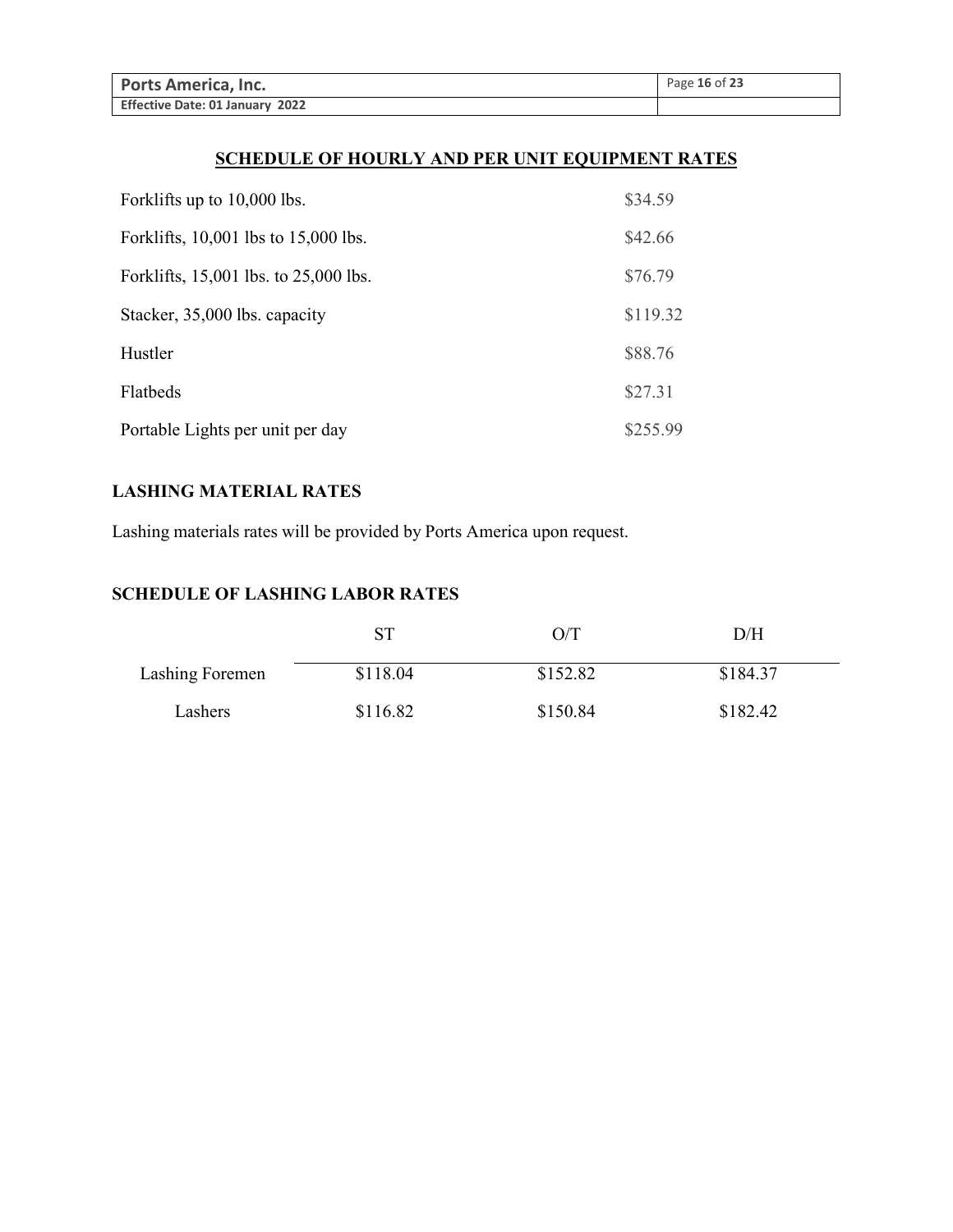### **SECTION III**

#### **FREE TIME AND DEMURRAGE ON EXPORT CARGO**

#### 1. DEFINITIONS

A. FREE TIME – The specified period during which Cargo may occupy space assigned to it on a terminal facility free of demurrage immediately prior to the loading of such Cargo on the vessel.

B. DEMURRAGE – A charge assessed against the Cargo remaining in or on terminal facilities after the expiration of free time.

### 2. FREE TIME PERIOD

A. Free time on export Cargo shall not be more than five (5) days (exclusive of Saturdays, Sundays and ILA holidays) except as provided in B. and C. below:

B. On intact containers, free time shall not be more than five (5) days (exclusive of Saturdays, Sundays and ILA holidays).

C. On rolling stock, free time shall be not more than fifteen (15) days (exclusive of Saturdays, Sundays and ILA Holidays).

3. COMPUTATION OF FREE TIME PERIOD. Free time on export Cargo shall commence the next business day after Cargo arrival.

#### 4. SCALE OF DEMURRAGE CHARGES

At the expiration of free time period, or if consolidation time has been granted, the consolidation time period, demurrage shall be assessed in accordance with the following rates and provisions.

A. Break bulk Cargo

1st. Period Demurrage: 3 cents per 100 lbs per day for the first five (5) calendar days after the expiration of free time. Minimum charge \$25.28, per piece per day.

2nd Period Demurrage: 5 cents per 100 lbs per day for the next five (5) succeeding days. Minimum charge \$44.63, per piece per day.

#### 3rd. Period Demurrage:

9 cents per 100 lbs per day for each succeeding day. Minimum charge \$59.49, per piece per day.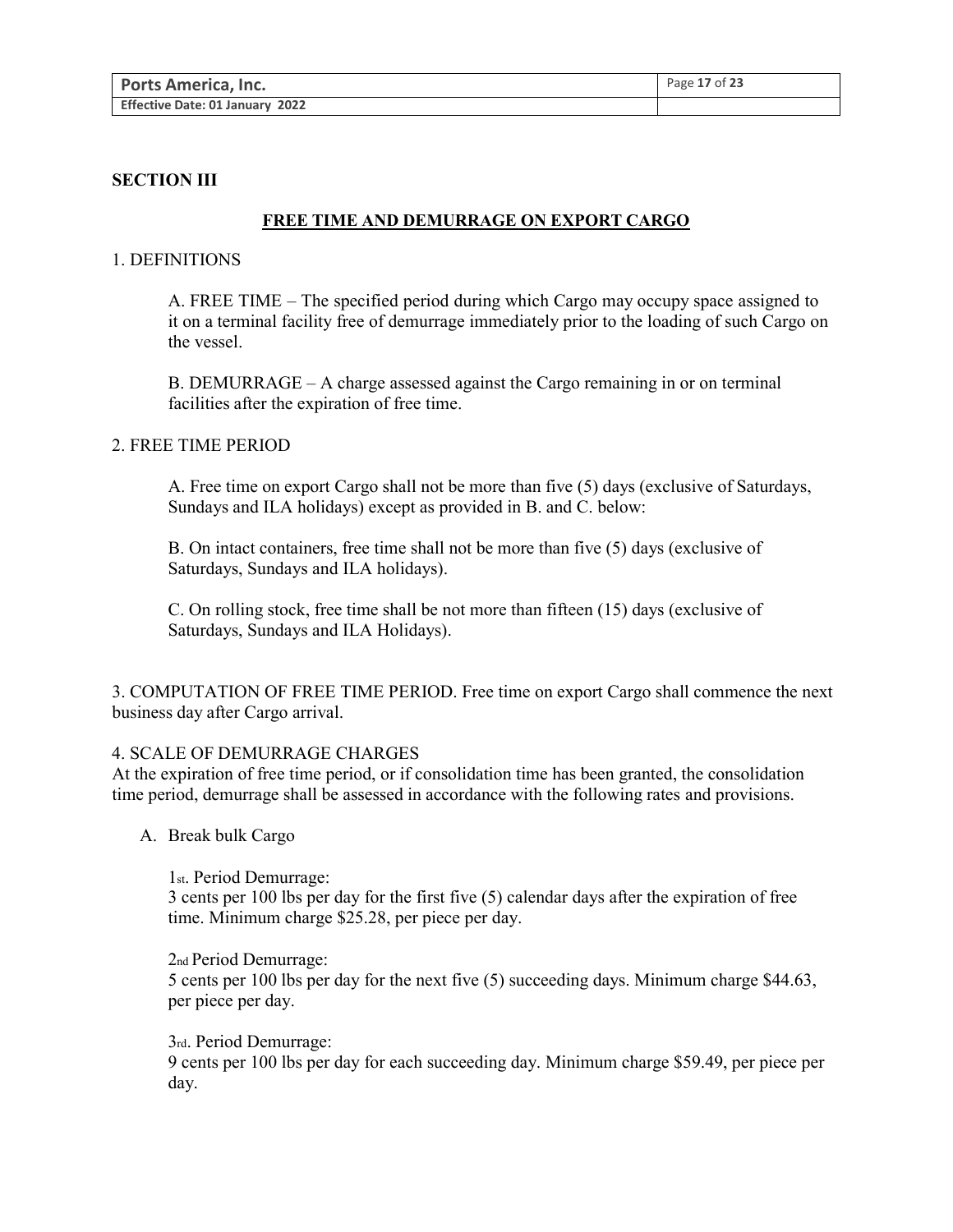| <b>Ports America, Inc.</b>      | Page 18 of 23 |
|---------------------------------|---------------|
| Effective Date: 01 January 2022 |               |

B. Rolling Stock

1st Period Demurrage (first five (5) calendar days after the expiration of free time): a. up to 12,000 lbs. \$ 9.16 per unit per day b. 12,001 to 24,000 lbs. \$ 12.30 per unit per day c. 24,001 lbs. and up \$15.39 per unit per day

2nd Period Demurrage (next five (5) succeeding days): a. up to 12,000 lbs. \$12.30 per unit per day b. 12,001 to 24,000 lbs. \$15.39per unit per day c. 24,001 lbs. and up \$18.43 per unit per day

3rd Period Demurrage (each succeeding day): a. up to 12,000 lbs. \$15.39per unit per day b. 12,001 to 24,000 lbs. \$18.43per unit per day c. 24,001 lbs. and up \$21.52per unit per day

- C. Saturdays, Sundays and ILA holidays shall be included in computing demurrage. No demurrage shall be assessed after the vessel has commenced to load.
- D. Except as otherwise provided in this section, demurrage shall be for the account of the Cargo.
- E. When the vessel for any reason fails to meet the announced date of sailing, any demurrage accruing after such date shall be assessed in successive periods for the account of the vessel until the vessel commences to load.
- F. In the case of a vessel cancellation, Cargo on free time, on the announced date of sailing shall be subject to demurrage assessed against the vessel commencing on the day when the Cargo was received at the terminal facility and terminating on the said announced date of sailing.
- G. For Cargo on demurrage on the cancelled date of sailing, demurrage shall continue for the account of the export shipper until such time as the Cargo is loaded on another vessel or removed from the Terminal Facility.
- H. The announced date of sailing shall be that date(s) appearing in the Journal of Commerce or the Shipping Digest or any other appropriate publication of general circulation as, from time to time, may be designated in this schedule.
- I. When the loading of Cargo into a vessel is prevented by any factor immobilizing the pier facility or facilities in all or in part, such as weather conditions, strike or work stoppage of longshoremen or personnel employed by Ports America or water carrier, Cargo affected thereby shall be granted additional free time of demurrage to cover the delay if the Cargo is on free time or consolidation time when such condition arises. If Cargo is on demurrage, first period demurrage charges shall be assessed against such Cargo.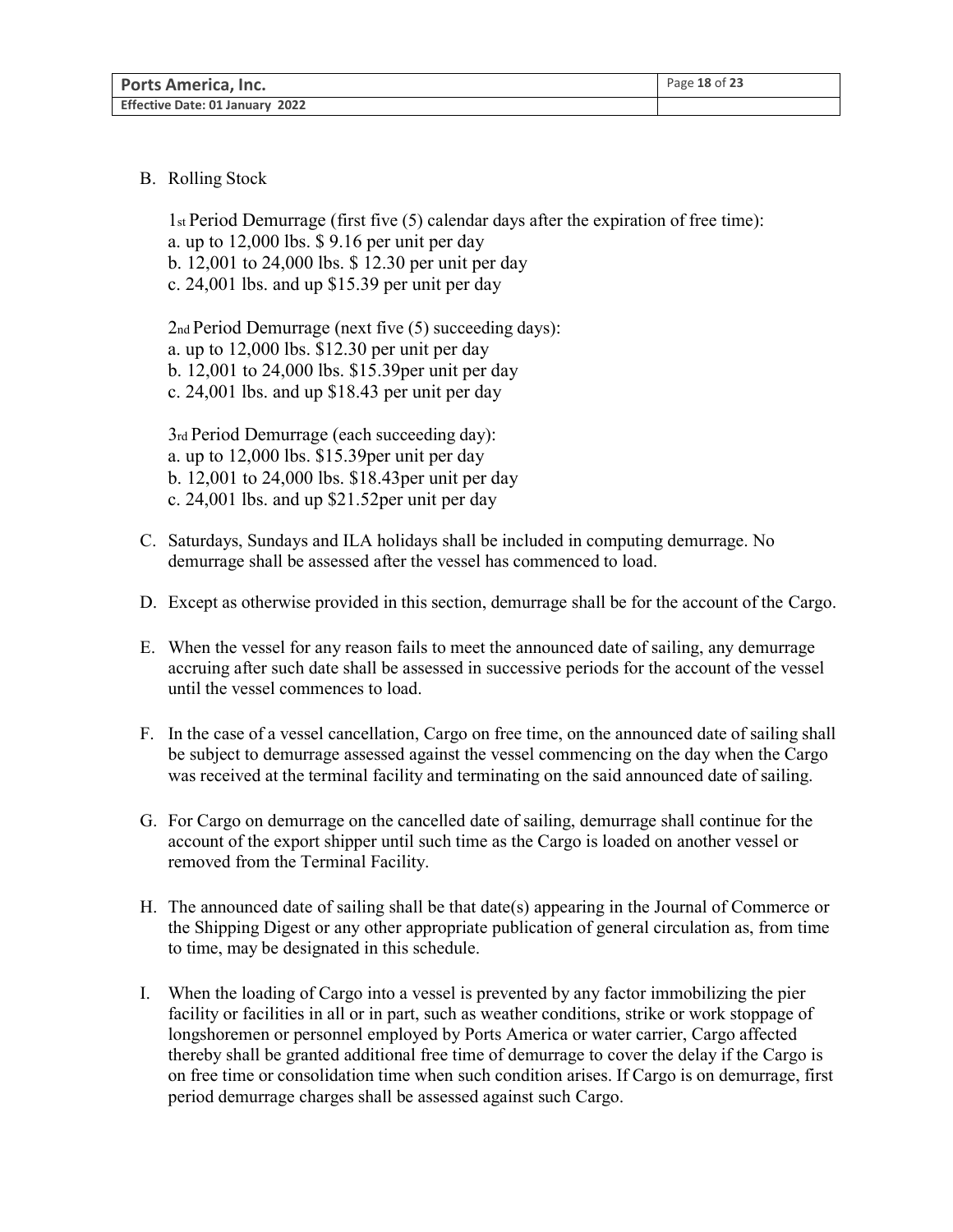| <b>Ports America, Inc.</b>      | Page 19 of 23 |
|---------------------------------|---------------|
| Effective Date: 01 January 2022 |               |

J. At the time export Cargo is received by the pier facility a receipt shall be issued evidencing receipt of the Cargo, which shall show the date of receipt and shall identify the vessel on which the goods are to move. The identification of the vessel is made for the purpose of determining the application of the foregoing paragraphs of this section.

# 5. TRANSFER OF OWNERSHIP OF CARGO FOR EXPORT

The transfer of ownership of Cargo for export after said Cargo has been received at a Terminal Facility shall not entitle such Cargo to additional free time.

# 6. REMOVAL OF EXPORT CARGO FROM TERMINAL FACILITY PRIOR TO LOADING INTO VESSEL

- A. Subject to the provision of Item 4, if export Cargo is not loaded into a vessel and is, at any time, removed from the terminal facility, said Cargo shall be subject to demurrage rules and charges set forth above. Said charges shall be assessed from the day the Cargo was received at the terminal facility to the day of its removal therefrom. A redelivery gate charge of \$84.06per unit plus applicable assessorial charges will apply.
- B. In addition, said Cargo shall be responsible for the receipt and delivery labor costs incurred by Ports America as a consequence thereof.

# 7. RESPONSIBILITY FOR PAYMENT OF DEMURRAGE AND OTHER CHARGES

- A. Demurrage and other charges shall be due and payable when service is provided.
- B. Ports America has the right to require payment in full of any and all such charges before such Cargo leaves the Terminal Facility.

# 8. CARGO SWITCHES ON TERMINAL

A. A \$27.30 assessment fee will be applied to a Cargo switch or roll-over from one vessel to the next.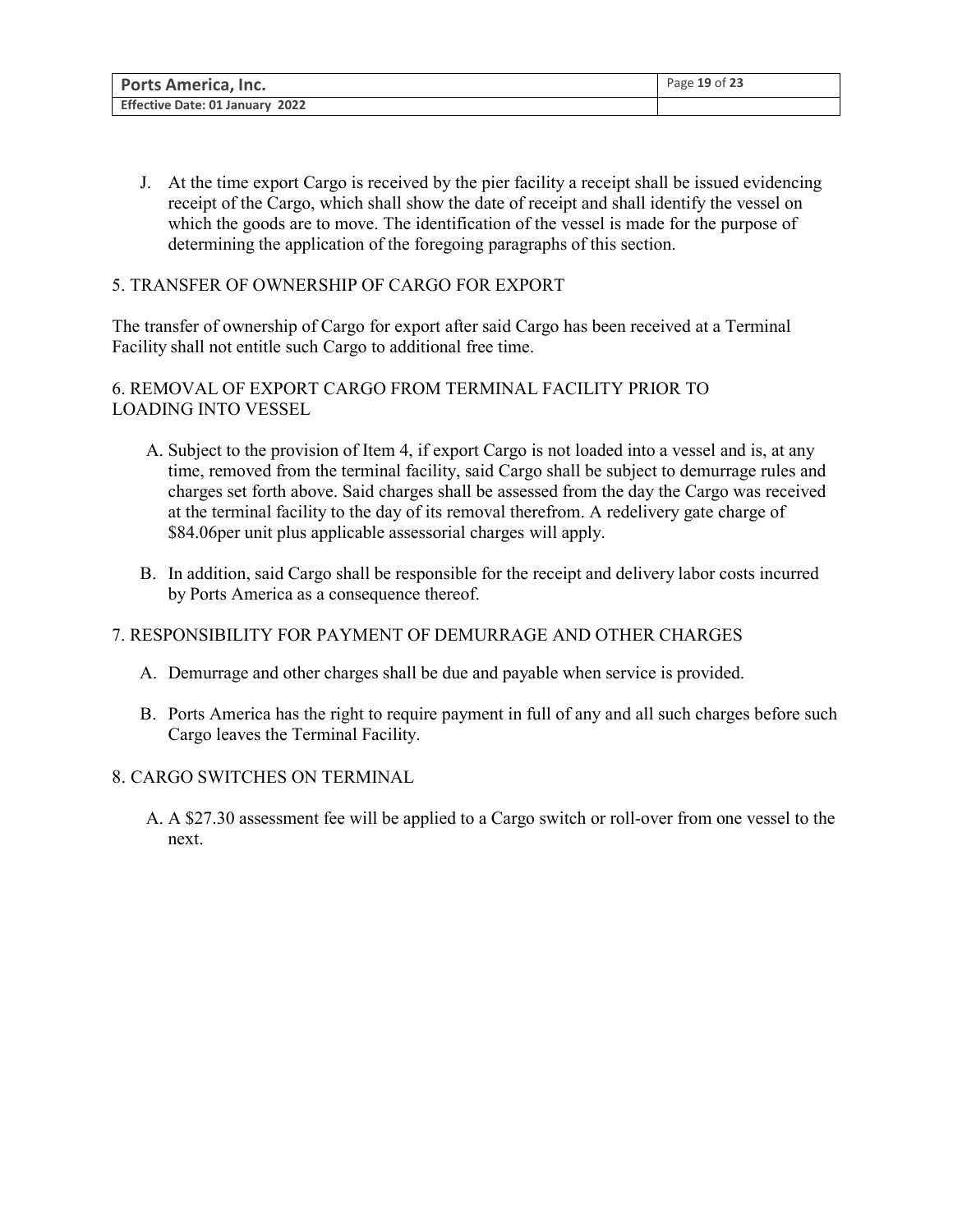| <b>Ports America, Inc.</b>      | Page 20 of 23 |
|---------------------------------|---------------|
| Effective Date: 01 January 2022 |               |

#### **SECTION IV**

### **FREE TIME AND DEMURRAGE ON IMPORT CARGO**

#### 1. DEFINITIONS

A. FREE TIME – The specified period during which Cargo may occupy space assigned to it on a terminal facility free of demurrage after discharge of such Cargo onto the terminal facility.

B. DEMURRAGE – A charge assessed against the Cargo remaining in or on terminal facilities after the expiration of free time.

#### 2. FREE TIME PERIOD

A. Breakbulk Cargo:

Five (5) days free time exclusive of Saturdays, Sundays and ILA holidays will be allowed for the removal of import Cargo discharged from vessels in the Port of New York.

B. Rolling Stock

Five (5) days free time exclusive of Saturdays, Sundays and ILA Holidays will be allowed for the removal of rolling stock discharged from vessels in the Port of New York.

#### 3. COMPUTATION OF FREE TIME PERIOD

Free time on import Cargo/containers shall commence the next business day after Cargo arrival. (Saturdays, Sundays and ILA holidays excluded).

#### 4. SCALE OF DEMURRAGE CHARGES

The following scale of demurrage rates and provisions will apply to Cargo remaining undelivered after the expiration of free time:

A. Breakbulk Cargo 1st Period Demurrage: 3 cents per 100 lbs per day, for the first five (5) calendar days after the expiration of free time. Minimum charge \$25.28, per piece per day.

2nd Period Demurrage: 5 cents per 100 lbs per day for the next five (5) succeeding days. Minimum charge \$44.63, per piece per day.

3rd Period Demurrage: 9 cents per 100 lbs per day for each succeeding day. Minimum charge \$59.50, per piece per day.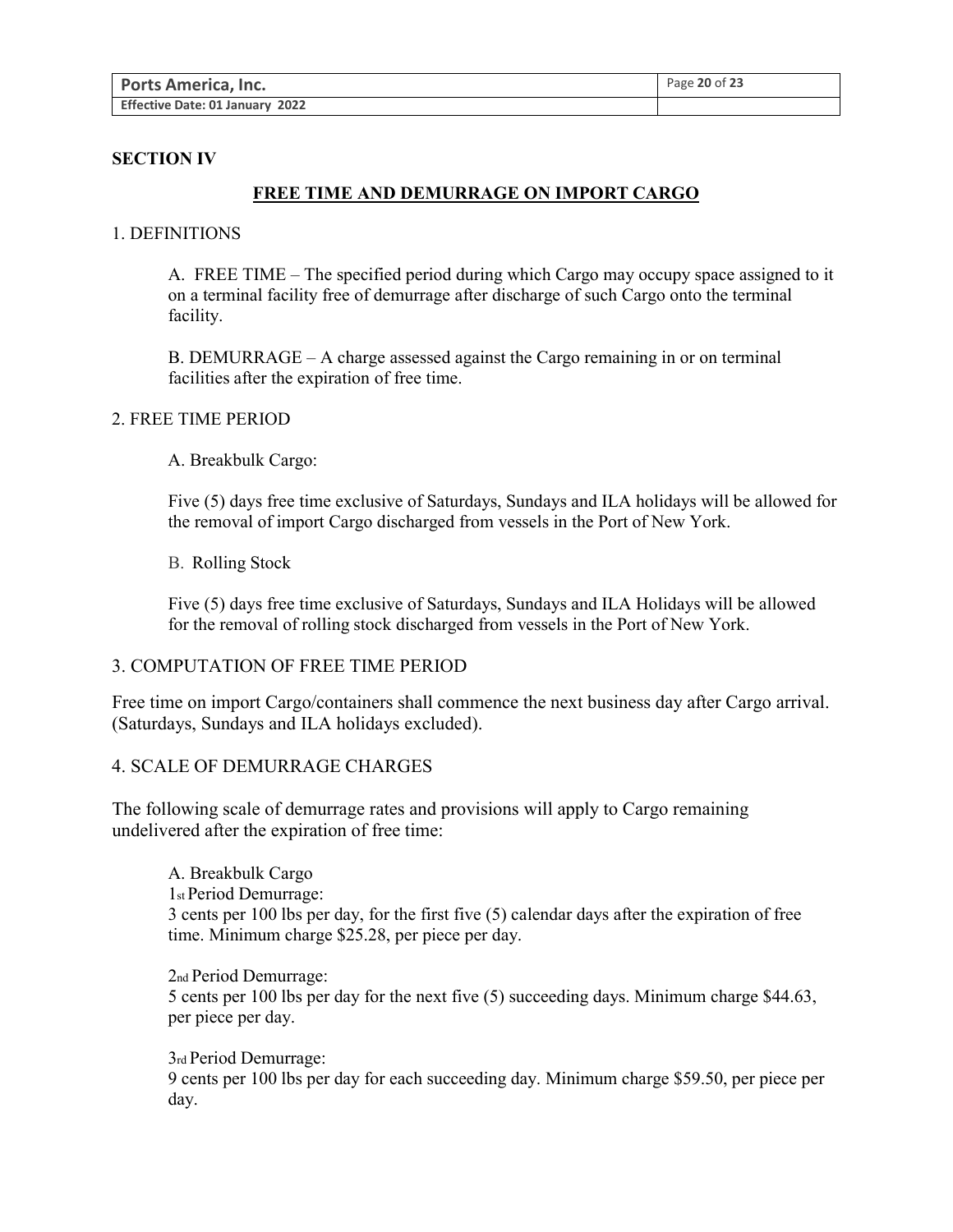| <b>Ports America, Inc.</b>      | Page 21 of 23 |
|---------------------------------|---------------|
| Effective Date: 01 January 2022 |               |

### B. Rolling Stock

1st Period Demurrage (first five (5) calendar days after the expiration of free time): a. up to 12,000 lbs. \$ 9.16 per unit per day b. 12,001 to 24,000 lbs. \$12.30 per unit per day c. 24,001 lbs. and up \$15.39 per unit per day

2nd Period Demurrage (next five (5) succeeding days): a. up to 12,000 lbs. \$12.30 per unit per day b. 12,001 to 24,000 lbs. \$15.39 per unit per day c. 24,001 lbs. and up \$18.43 per unit per day

3rd Period Demurrage (each succeeding day): a. up to 12,000 lbs. \$15.39 per unit per day b. 12,001 to 24,000 lbs. \$18.43 per unit per day c. 24,001 lbs. and up \$21.52 per unit per day

### C. INDOOR STORAGE

Weather sensitive Cargo that requires indoor storage is subject to availability upon customer request. Pricing for indoor storage, when available, shall be provided upon request.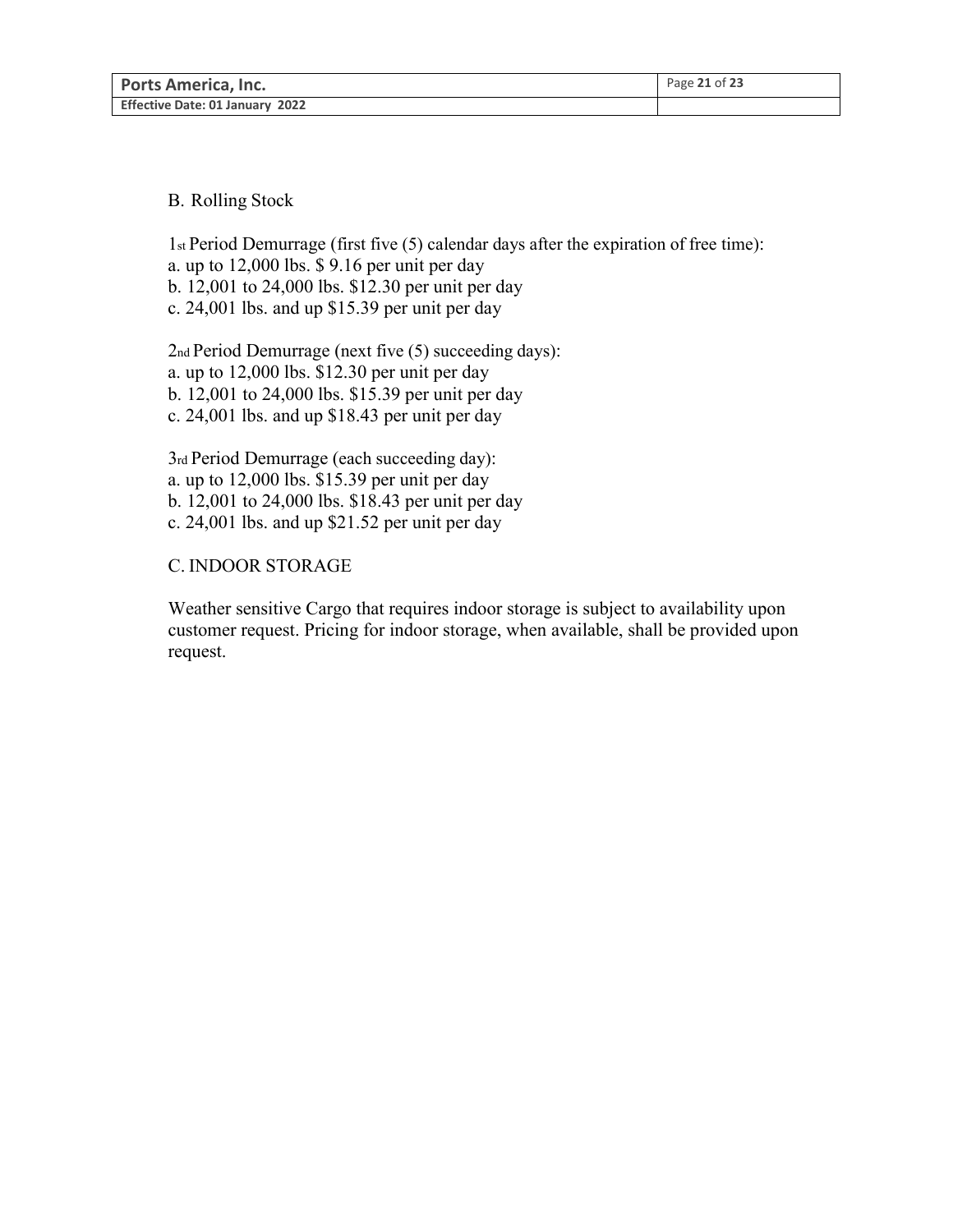| <b>Ports America, Inc.</b>      | Page 22 of 23 |
|---------------------------------|---------------|
| Effective Date: 01 January 2022 |               |

# 5. UNDELIVERED CARGO

- A. Cargo which is undelivered and remains at the terminal beyond the expiration of free time may be placed in public storage at any time thereafter at the option of Ports America and at the risk and expense of the Cargo, subject to any charges which may have accrued prior to removal and such expenses which may accrue as a result of said removal and said expenses and said charges shall be a lien on the Cargo. All demurrage charges that may have accrued prior to the removal of the Cargo in public storage shall be assessed and collected.
- B. Cargo remaining on the terminal (or in public storage following the expiration of free time) in excess of 30 days will be considered as abandoned and may be sold for collection of demurrage and all other charges due Ports America or destroyed or disposed of at Ports America's sole discretion. Ten days prior to such sale, destruction or disposition, a written letter of notice will be sent to the notify party listed on the receipt, bill of lading or other shipping document. If the Cargo is not removed from the terminal or public storage within the ten days following such notice, the Cargo will be sold, destroyed or disposed of at Ports America's sole discretion. If sold, any monies received beyond the charges due will be returned to the owner if claimed within one year of the mailed notice.

# 6. TRANSFER OF OWNERSHIP OF CARGO

The transfer of ownership of Cargo after said Cargo has been received at a terminal facility shall not entitle such Cargo to additional free time.

# 7. RESPONSIBILITY FOR PAYMENT OF DEMURRAGE AND OTHER **CHARGES**

- A. Except as otherwise provided, demurrage and other charges specified herein shall be for the account of the Cargo.
- B. Demurrage and other charges shall be due and payable when service is provided. Ports America has the right to require payment in full of any and all such charges before Cargo leaves the Terminal Facility.

### 8. EXTENSION OF FREE TIME AND DEMURRAGE PERIODS

Cargo on Free Time:

A. When the consignee or owner of Cargo is prevented from removing its Cargo by any factor immobilizing the pier facility or facilities in all or in part, such as weather conditions, strike or work stoppage of longshoremen or personnel employed by Ports America or water carrier, Cargo affected thereby shall be granted additional free time of demurrage to cover the delay if the Cargo is on free time or consolidation time when such condition arises. If Cargo is on